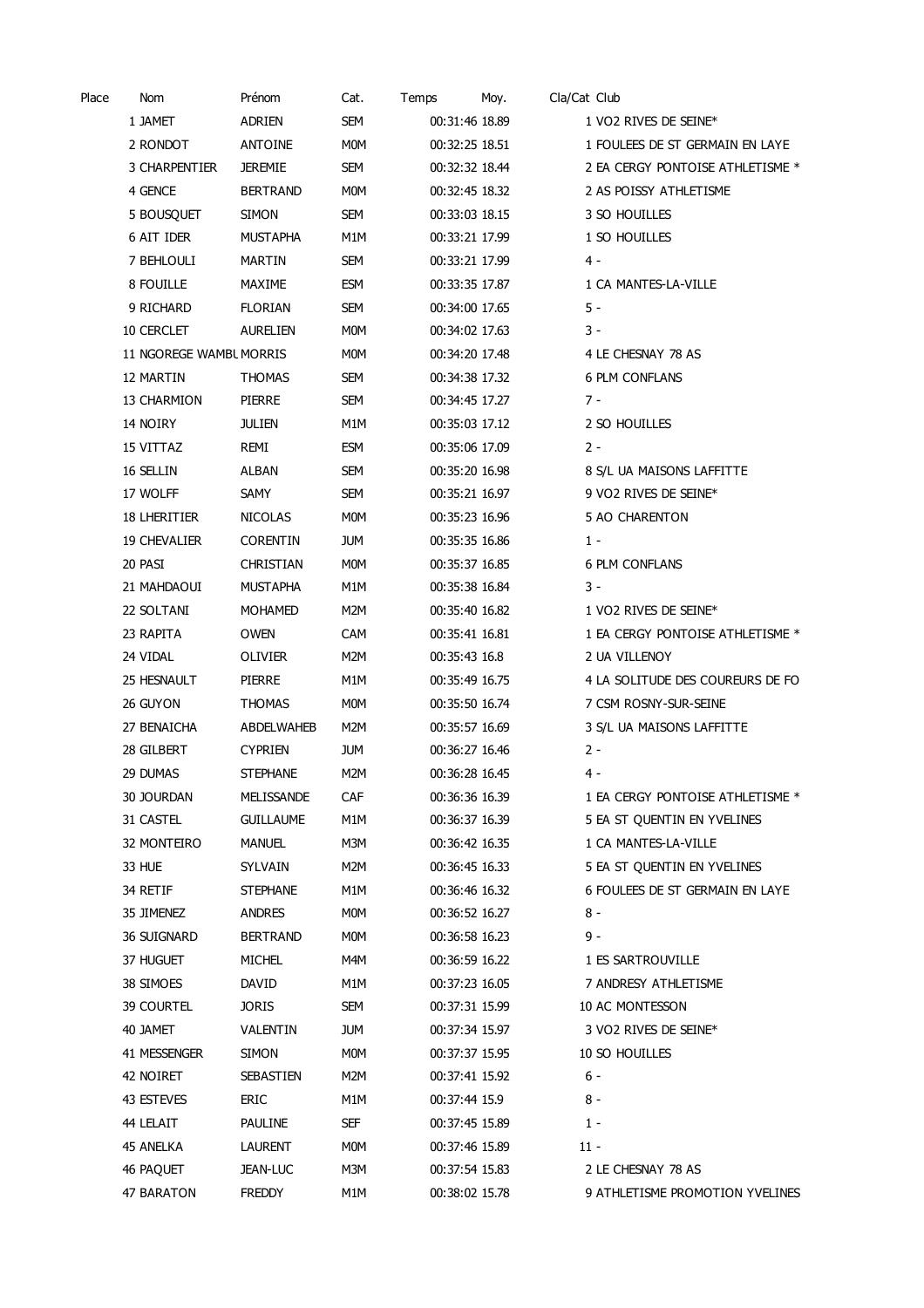| 48 CAMPO              | remi               | SEM        | 00:38:08 15.73 | 11 -                              |
|-----------------------|--------------------|------------|----------------|-----------------------------------|
| 49 LOUF               | ANNE-SOPHIE        | M1F        | 00:38:09 15.73 | 1 CA MANTES-LA-VILLE              |
| 50 LATREMOUILLE MARC  |                    | M0M        | 00:38:13 15.7  | 12 FOULEES DE ST GERMAIN EN LAYE  |
| 51 SANCHEZ            | MARVIN             | SEM        | 00:38:17 15.67 | $12 -$                            |
| 52 FESTOR             | <b>LAURENT</b>     | M2M        | 00:38:19 15.66 | 7 SO HOUILLES                     |
| 53 ELORCHE            | ADEL-KACIM         | <b>CAM</b> | 00:38:25 15.62 | 2 LE CHESNAY 78 AS                |
| 54 PARAT              | <b>GATIEN</b>      | M0M        | 00:38:27 15.6  | $13 -$                            |
| 55 RUFFAULT           | <b>MORGAN</b>      | ESM        | 00:38:33 15.56 | 3 VO2 RIVES DE SEINE*             |
| 56 MAOUCHE            | <b>RACHID</b>      | M3M        | 00:38:37 15.54 | 3 S/L UA MAISONS LAFFITTE         |
| 57 FAVROT             | MATTHIEU           | M2M        | 00:38:41 15.51 | 8 SO HOUILLES                     |
| 58 BERTHELOT          | <b>CHARLOTTE</b>   | SEF        | 00:38:46 15.48 | 2 RUNNING 92                      |
| 59 DANTI              | <b>YAN</b>         | SEM        | 00:38:49 15.46 | 13 LEVALLOIS SC                   |
| 60 MACAQUI            | NOAH               | ESM        | 00:38:49 15.46 | 4 LE CHESNAY 78 AS                |
| 61 SABATINO           | <b>FRANCESCO</b>   | <b>ESM</b> | 00:38:51 15.44 | 5 VO2 RIVES DE SEINE <sup>*</sup> |
| 62 GAILLOT            | <b>BENJAMIN</b>    | M3M        | 00:38:54 15.42 | 4 -                               |
| 63 COUDRAY            | OLIVIER            | SEM        | 00:38:54 15.42 | 14 -                              |
| 64 LOUIS              | <b>FRANCK</b>      | M0M        | 00:39:06 15.35 | 14 VO2 RIVES DE SEINE*            |
| 65 JEUMER             | <b>JEAN-MICHEL</b> | M1M        | 00:39:14 15.29 | 10 CA BEYNES                      |
| 66 PEREIRA            | <b>FRANCOIS</b>    | SEM        | 00:39:16 15.28 | $15 -$                            |
| 67 FOSSIER            | <b>JEROME</b>      | SEM        | 00:39:24 15.23 | 16 FOULEES DE ST GERMAIN EN LAYE  |
|                       |                    |            |                |                                   |
| 68 NICOLAS            | MATEO              | SEM        | 00:39:26 15.22 | $17 -$                            |
| 69 PIRIOU             | OLIVIER            | M1M        | 00:39:27 15.21 | $11 -$                            |
| 70 SEGAIN             | <b>FRANCOIS</b>    | M4M        | 00:39:30 15.19 | 2 RACING MULTI ATHLON             |
| 71 BARBOSA-AUGUS JOAO |                    | M3M        | 00:39:34 15.16 | 5 AUVERS ATHLETISME               |
| 72 MOREAU             | <b>YVES</b>        | M6M        | 00:39:35 15.16 | 1 EA CERGY PONTOISE ATHLETISME *  |
| 73 FARGES             | <b>FREDERIC</b>    | M1M        | 00:39:35 15.16 | $12 -$                            |
| 74 BACH               | <b>LEOPOLD</b>     | CAM        | 00:39:36 15.15 | 3 LE CHESNAY 78 AS                |
| 75 GOLDING            | <b>KATHERINE</b>   | MOF        | 00:39:39 15.13 | $1 -$                             |
| 76 LAIGRE             | <b>NICOLAS</b>     | SEM        | 00:39:43 15.11 | 18 -                              |
| 77 VANHOYE            | <b>ELISA</b>       | M0F        | 00:39:43 15.11 | 2 CA MANTES-LA-VILLE              |
| 78 MUSSLIN            | <b>CEDRIC</b>      | M2M        | 00:39:44 15.1  | 9 -                               |
| 79 DURANTON           | <b>GUILLAUME</b>   | M3M        | 00:39:44 15.1  | <b>6 ANDRESY ATHLETISME</b>       |
| 80 HOUSSIN            | <b>NICOLAS</b>     | <b>MOM</b> | 00:39:53 15.04 | $15 -$                            |
| 81 BEYLOT             | MATHIEU            | M1M        | 00:39:55 15.03 | $13 -$                            |
| 82 PELLE              | JEROME             | M2M        | 00:39:56 15.03 | 10 LE SOUFFLE D'ORGERUS           |
| 83 DESPRES            | <b>CHRISTOPHE</b>  | M3M        | 00:39:56 15.03 | 7 LE SOUFFLE D'ORGERUS            |
| 84 GARRIGUES          | <b>THOMAS</b>      | M2M        | 00:39:58 15.01 | 11 VO2 RIVES DE SEINE*            |
| 85 GARBE              | THOMAS             | M0M        | 00:40:01 14.99 | 16 -                              |
| 86 MAURO              | <b>BAPTISTE</b>    | SEM        | 00:40:06 14.96 | $19 -$                            |
| 87 MINGRET            | PASCAL             | <b>MOM</b> | 00:40:13 14.92 | $17 -$                            |
| 88 GUIN               | <b>SAMUEL</b>      | M1M        | 00:40:15 14.91 | $14 -$                            |
| 89 KUPEZAK            | LENA               | SEF        | 00:40:18 14.89 | 3 -                               |
| 90 MULL-JOCHEM        | MIREILLE           | M3F        | 00:40:19 14.88 | 1 VO2 RIVES DE SEINE*             |
| 91 BARBIER            | <b>ALAIN</b>       | <b>MOM</b> | 00:40:20 14.88 | 18 CSM ROSNY-SUR-SEINE            |
| 92 JEHL               | <b>BENJAMIN</b>    | <b>SEM</b> | 00:40:27 14.83 | $20 -$                            |
| 93 GUILLIN            | MIKAEL             | <b>SEM</b> | 00:40:30 14.81 | $21 -$                            |
| 94 MENDES             | JEAN               | M5M        | 00:40:31 14.81 | 1 SO HOUILLES                     |
| 95 MENDES             | MICHAEL            | <b>SEM</b> | 00:40:34 14.79 | $22 -$                            |
|                       |                    |            |                |                                   |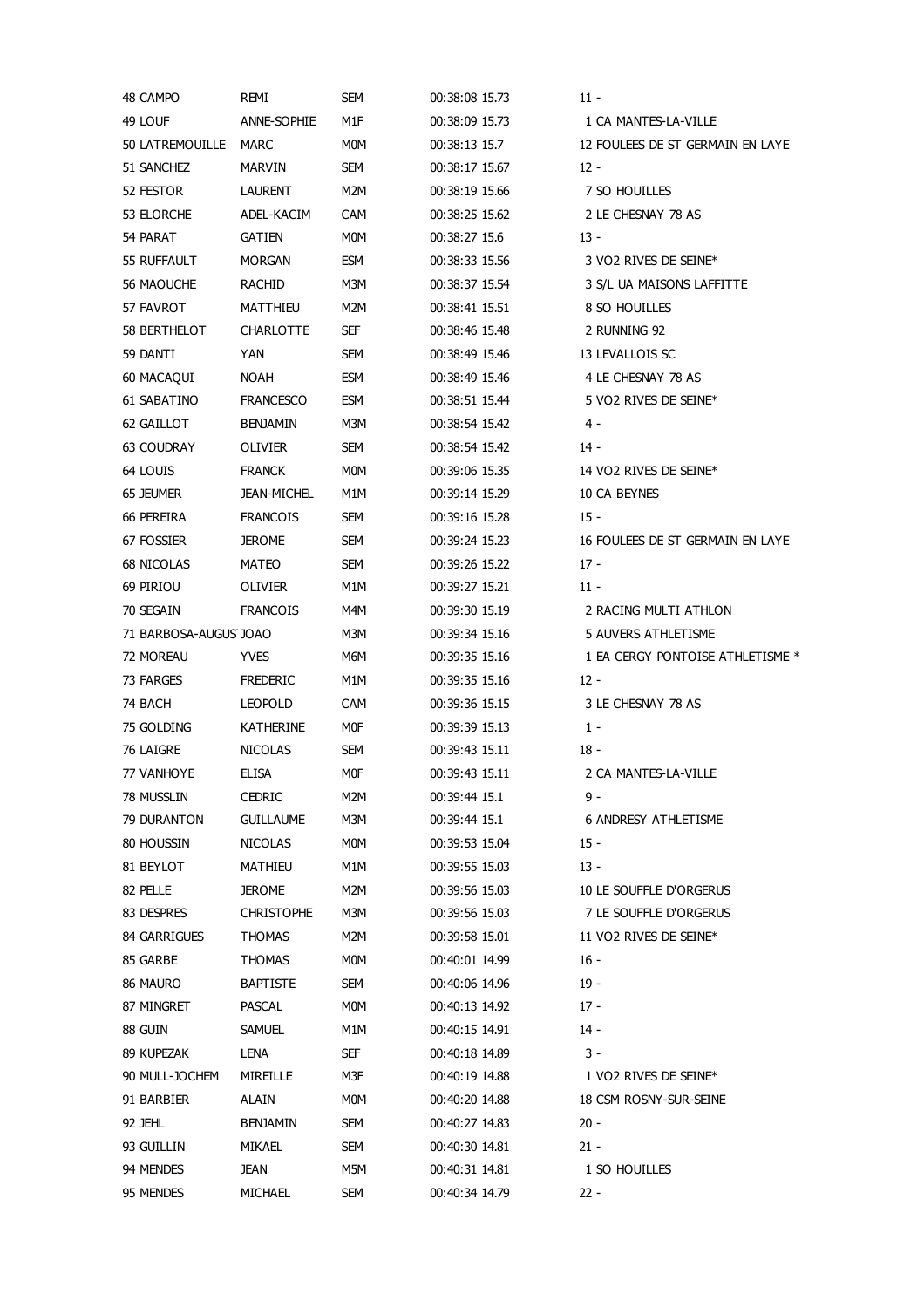| 96 GOMES            | <b>JEROME</b>     | M2M        | 00:40:38 14.77 | 12 ES SARTROUVILLE              |
|---------------------|-------------------|------------|----------------|---------------------------------|
| 97 BONIN            | ALEXANDRE         | SEM        | 00:40:38 14.77 | 23 -                            |
| 98 CIPOLLONE        | ANTOINE           | SEM        | 00:40:39 14.76 | 24 -                            |
| 99 SAMAIN           | <b>JULIEN</b>     | M2M        | 00:40:47 14.71 | $13 -$                          |
| 100 SANNA           | <b>EMMANUEL</b>   | <b>MOM</b> | 00:40:54 14.67 | $19 -$                          |
| 101 BACQUET         | JEAN-FRANCOIS M2M |            | 00:40:55 14.66 | 14 PONTAULT AAC                 |
| 102 CAMMAROTA       | <b>PAOLO</b>      | SEM        | 00:40:56 14.66 | $25 -$                          |
| 103 COLAS           | THOMAS            | SEM        | 00:40:58 14.65 | 26 ANDRESY ATHLETISME           |
| 104 HAZARD          | <b>LIONEL</b>     | M4M        | 00:41:00 14.63 | 3 -                             |
| 105 FLICI           | <b>BELKACEM</b>   | M4M        | 00:41:02 14.62 | 4 -                             |
| 106 MARCEAU         | <b>CINDY</b>      | JUF        | 00:41:05 14.6  | $1 -$                           |
| 107 PANEL           | <b>BRICE</b>      | MOM        | 00:41:06 14.6  | 20 -                            |
| 108 LEGRAND         | ROMAIN            | SEM        | 00:41:07 14.59 | 27 C.L.O.C. ACHERES             |
| 109 NEVEU           | ANTHONY           | M1M        | 00:41:08 14.59 | 15 AC MONTESSON                 |
| 110 CONDETTE        | LEA               | <b>SEF</b> | 00:41:08 14.59 | 5 VO2 RIVES DE SEINE*           |
| 111 MOURIES         | <b>VINCENT</b>    | SEM        | 00:41:10 14.57 | $28 -$                          |
| 112 BERTHELOT       | ALEXANDRE         | MOM        | 00:41:20 14.52 | 21 -                            |
| 113 LAUNAY          | <b>SEBASTIEN</b>  | M2M        | 00:41:25 14.49 | $15 -$                          |
| 114 ROUSSEAU        | <b>JULIEN</b>     | M3M        | 00:41:27 14.48 | 8 -                             |
| <b>115 TOURNEUR</b> | MATTHIEU          | MOM        | 00:41:33 14.44 | $22 -$                          |
| 116 BENEDICTE       | <b>HUGO</b>       | SEM        | 00:41:34 14.43 | $29 -$                          |
| 117 MULALIC         | CAROLE            | M3F        | 00:41:37 14.42 | 2 ATHLETISME PROMOTION YVELINES |
| 118 HAZOUME         | NOAH              | <b>ESM</b> | 00:41:38 14.41 | 6 VERNEUIL AC                   |
| 119 JELASSI         | OUSSAMA           | MOM        | 00:41:40 14.4  | 23 -                            |
| 120 GOUYON          | THIERRY           | M4M        | 00:41:41 14.39 | 5 -                             |
| 121 REDDAF          | RADOUANE          | M4M        | 00:41:47 14.36 | <b>6 ES SARTROUVILLE</b>        |
| 122 BAUX            | TRISTAN           | M5M        | 00:41:47 14.36 | 2 -                             |
| 123 HENRY           | <b>PAUL</b>       | CAM        | 00:41:56 14.31 | 4 -                             |
| 124 MONTEIRO        | <b>STEPHANE</b>   | <b>MOM</b> | 00:41:57 14.3  | 24 VERNEUIL AC                  |
| 125 BERRABAA        | <b>SABEUR</b>     | M2M        | 00:41:58 14.3  | 16 LE CHESNAY 78 AS             |
| 126 LELANDAIS       | ROMAIN            | SEM        | 00:42:03 14.27 | 30 -                            |
| 127 LAUDOU          | <b>VINCENT</b>    | M2M        | 00:42:04 14.26 | 17 LA JEUNESSE DE CROISSY       |
| 128 JACQUEMIN       | <b>VINCENT</b>    | SEM        | 00:42:05 14.26 | 31 AC MONTESSON                 |
| 129 POPELIN         | <b>VINCENT</b>    | M3M        | 00:42:06 14.25 | 9 -                             |
| 130 NAGAPIN         | FRED              | M2M        | 00:42:06 14.25 | 18 SO HOUILLES                  |
| 131 GUILLOT         | DAVID             | M3M        | 00:42:13 14.21 | 10 LE CHESNAY 78 AS             |
| 132 PORCHER         | KEVIN             | M1M        | 00:42:15 14.2  | 16 -                            |
| 133 LEBLANC         | remi              | SEM        | 00:42:19 14.18 | 32 -                            |
| 134 DELEBECQ        | LOUIS             | SEM        | 00:42:25 14.15 | 33 -                            |
| 135 FAILLE          | <b>HELOISE</b>    | SEF        | 00:42:26 14.14 | 6 SA MONTROUGE PARIS 12         |
| 136 CELLIER         | <b>JULIEN</b>     | M1M        | 00:42:35 14.09 | 17 ANDRESY ATHLETISME           |
| 137 BENTOBJI        | SABRINA           | SEF        | 00:42:36 14.08 | 7 SO HOUILLES                   |
| 138 BORDONARO       | <b>JOSEPH</b>     | M1M        | 00:42:39 14.07 | 18 SO HOUILLES                  |
| 139 CLOCHON         | remi              | <b>SEM</b> | 00:42:41 14.06 | 34 -                            |
| 140 PAULARD         | SEBASTIEN         | M1M        | 00:42:44 14.04 | 19 CSM ROSNY-SUR-SEINE          |
| 141 SALAUD          | OLIVIER           | M1M        | 00:42:48 14.02 | 20 PLM CONFLANS                 |
| 142 VILLENEUVE      | ROMAIN            | <b>MOM</b> | 00:42:56 13.98 | $25 -$                          |
| 143 QUEIROS         | MATHIEU           | SEM        | 00:42:56 13.98 | $35 -$                          |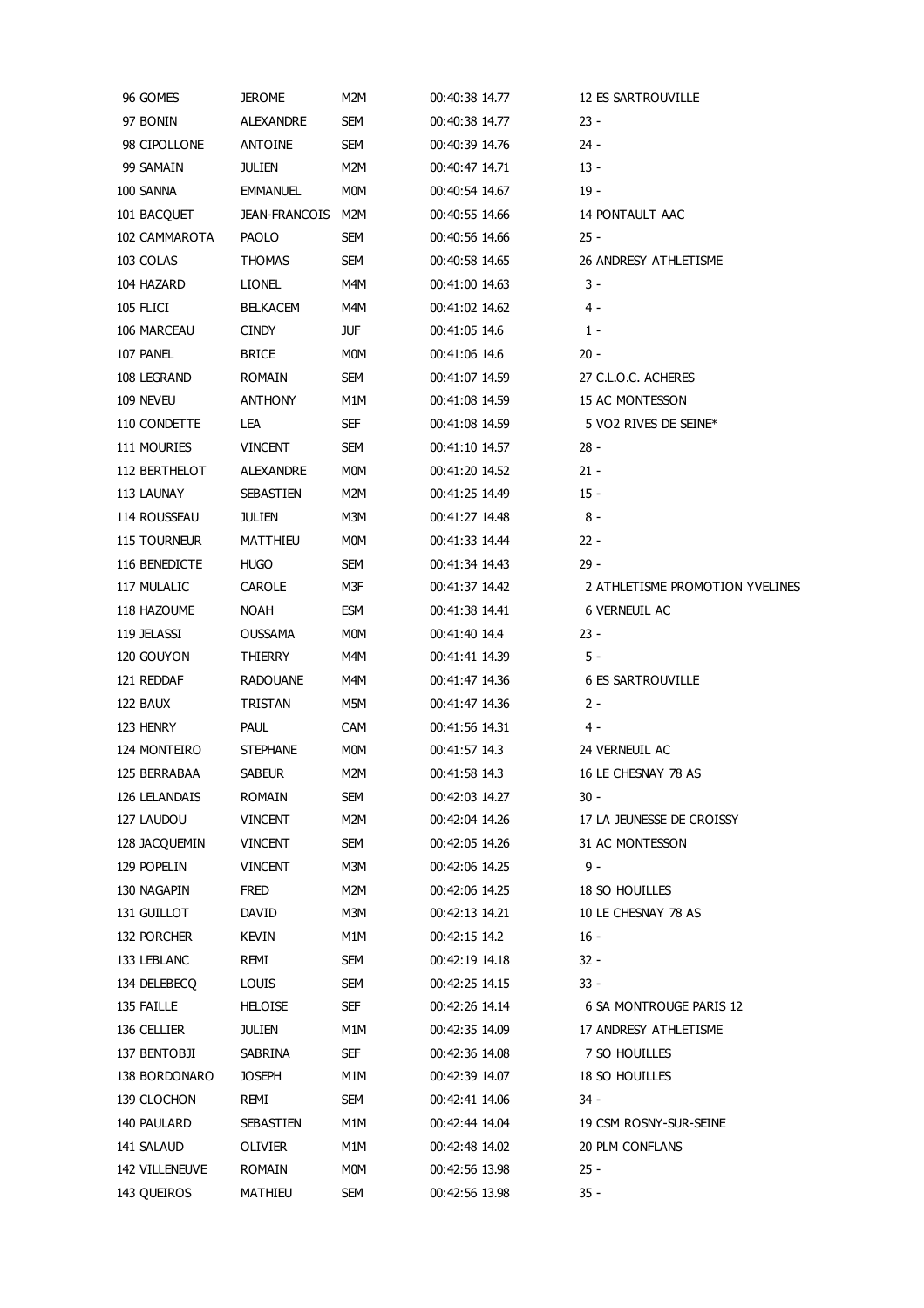| 144 VERMAUT           | <b>PHILIPPE</b>  | M3M        | 00:42:57 13.97 | 11 ANDRESY ATHLETISME             |
|-----------------------|------------------|------------|----------------|-----------------------------------|
| 145 GOURMELON         | MARC             | M3M        | 00:43:01 13.95 | 12 ANDRESY ATHLETISME             |
| 146 DESSAIN           | <b>REGIS</b>     | M3M        | 00:43:01 13.95 | $13 -$                            |
| 147 BAZAN             | OLIVIER          | M4M        | 00:43:03 13.94 | $7 -$                             |
| 148 MONCADA           | <b>STEPHANE</b>  | M2M        | 00:43:03 13.94 | $19 -$                            |
| 149 TORRES            | <b>FABRICE</b>   | M4M        | 00:43:09 13.9  | 8 -                               |
| 150 POTIER            | <b>JEAN-LUC</b>  | M3M        | 00:43:10 13.9  | 14 -                              |
| 151 CASTRO            | <b>PHILIPPE</b>  | MOM        | 00:43:10 13.9  | $26 -$                            |
| 152 SECHER            | <b>GUILLAUME</b> | MOM        | 00:43:17 13.86 | 27 ANDRESY ATHLETISME             |
| 153 OUADHI            | RABAH            | M5M        | 00:43:39 13.75 | 3 -                               |
| 154 AGENOR            | <b>JEAN-LUC</b>  | M1M        | 00:43:48 13.7  | $21 -$                            |
| 155 DECUGNIERE        | <b>FRANCK</b>    | M2M        | 00:43:49 13.69 | 20 ASSOCIATION SPORTIVE D'HSBC FR |
| 156 HOUACINE          | AHMED            | M3M        | 00:43:50 13.69 | $15 -$                            |
| 157 PETIT             | MATTHIEU         | MOM        | 00:43:53 13.67 | $28 -$                            |
| 158 CARLIER           | <b>JUSTINE</b>   | <b>ESF</b> | 00:43:54 13.67 | $1 -$                             |
| 159 THOREL            | <b>MARC</b>      | M2M        | 00:43:56 13.66 | $21 -$                            |
| 160 PINTO             | MICKAEL          | M2M        | 00:43:58 13.65 | $22 -$                            |
| 161 REMILLE           | <b>STEPHANE</b>  | M1M        | 00:44:01 13.63 | $22 -$                            |
| 162 PERRAUD           | <b>PHILIPPE</b>  | M5M        | 00:44:02 13.63 | 4 VO2 RIVES DE SEINE*             |
| 163 DUPUIS            | <b>VINCENT</b>   | M4M        | 00:44:03 13.62 | 9 ES SARTROUVILLE                 |
| 164 DUPUIS            |                  |            | 00:44:03 13.62 |                                   |
|                       | ADAM             | SEM        |                | - 36                              |
| 165 PENSART           | <b>ANDRE</b>     | M6M        | 00:44:15 13.56 | 2 EA CERGY PONTOISE ATHLETISME *  |
| 166 ALMEIRAO          | <b>RUBEN</b>     | MOM        | 00:44:17 13.55 | 29 AC MONTESSON                   |
| 167 BEN KHEMIS        | <b>RADHOUANE</b> | MOM        | 00:44:17 13.55 | 30 LE CHESNAY 78 AS               |
| 168 MESSENGER         | PHILIPPA         | M0F        | 00:44:20 13.53 | 3 SO HOUILLES                     |
| 169 MADI              | JEAN             | MOM        | 00:44:32 13.47 | $31 -$                            |
| 170 MARIE             | <b>ERIC</b>      | M2M        | 00:44:33 13.47 | $23 -$                            |
| 171 COLEMONT          | ANTOINE          | SEM        | 00:44:36 13.45 | $37 -$                            |
| 172 MARION            | XAVIER           | M3M        | 00:44:38 13.44 | 16 -                              |
| 173 SZMIGIEL          | JULIE            | <b>SEF</b> | 00:44:53 13.37 | 8 FOULEES DE ST GERMAIN EN LAYE   |
| 174 SOUTHAMMAVON ERIC |                  | M1M        | 00:44:55 13.36 | 23 -                              |
| 175 HENRY             | JEROME           | M2M        | 00:44:57 13.35 | 24 -                              |
| 176 VILLAR GOMEZ      | MIGUEL ANGEL     | M2M        | 00:45:01 13.33 | $25 -$                            |
| 177 DEBLOUWE          | <b>NICOLAS</b>   | MOM        | 00:45:02 13.32 | 32 -                              |
| 178 NICOLAS           | <b>SEVERINE</b>  | M1F        | 00:45:03 13.32 | 2 AC MONTESSON                    |
| 179 LE MAREC          | YANN             | M2M        | 00:45:06 13.3  | 26 SO HOUILLES                    |
| 180 VALETTE           | <b>FLORIS</b>    | MOM        | 00:45:08 13.29 | 33 UA SOCIETE GENERALE            |
| 181 ZECH              | <b>PHILIPPE</b>  | M2M        | 00:45:09 13.29 | 27 -                              |
| 182 GONCALVES         | <b>ELISETE</b>   | M2F        | 00:45:13 13.27 | 1 ES SARTROUVILLE                 |
| 183 CLACK             | SIM              | M3M        | 00:45:19 13.24 | 17 -                              |
| 184 FREGUIS           | <b>GUYLAINE</b>  | M3F        | 00:45:20 13.24 | 3 ES SARTROUVILLE                 |
| 185 BRULET            | <b>GUILLAUME</b> | MOM        | 00:45:23 13.22 | 34 ANDRESY ATHLETISME             |
| 186 PENZA             | <b>FREDERIC</b>  | M1M        | 00:45:28 13.2  | 24 -                              |
| 187 VITET             | <b>MORGANE</b>   | M1F        | 00:45:30 13.19 | 3 -                               |
| 188 DARET             | <b>ROMAIN</b>    | ESM        | 00:45:41 13.13 | 7 ES SARTROUVILLE                 |
| 189 LE BOURHIS        | <b>BRUNO</b>     | M4M        | 00:45:49 13.1  | $10 -$                            |
| 190 DENIS             | MAXIME           | SEM        | 00:45:55 13.07 | - 38                              |
| 191 PHEBIDIAS         | <b>CELINE</b>    | M2F        | 00:45:58 13.05 | 2 LE CHESNAY 78 AS                |
|                       |                  |            |                |                                   |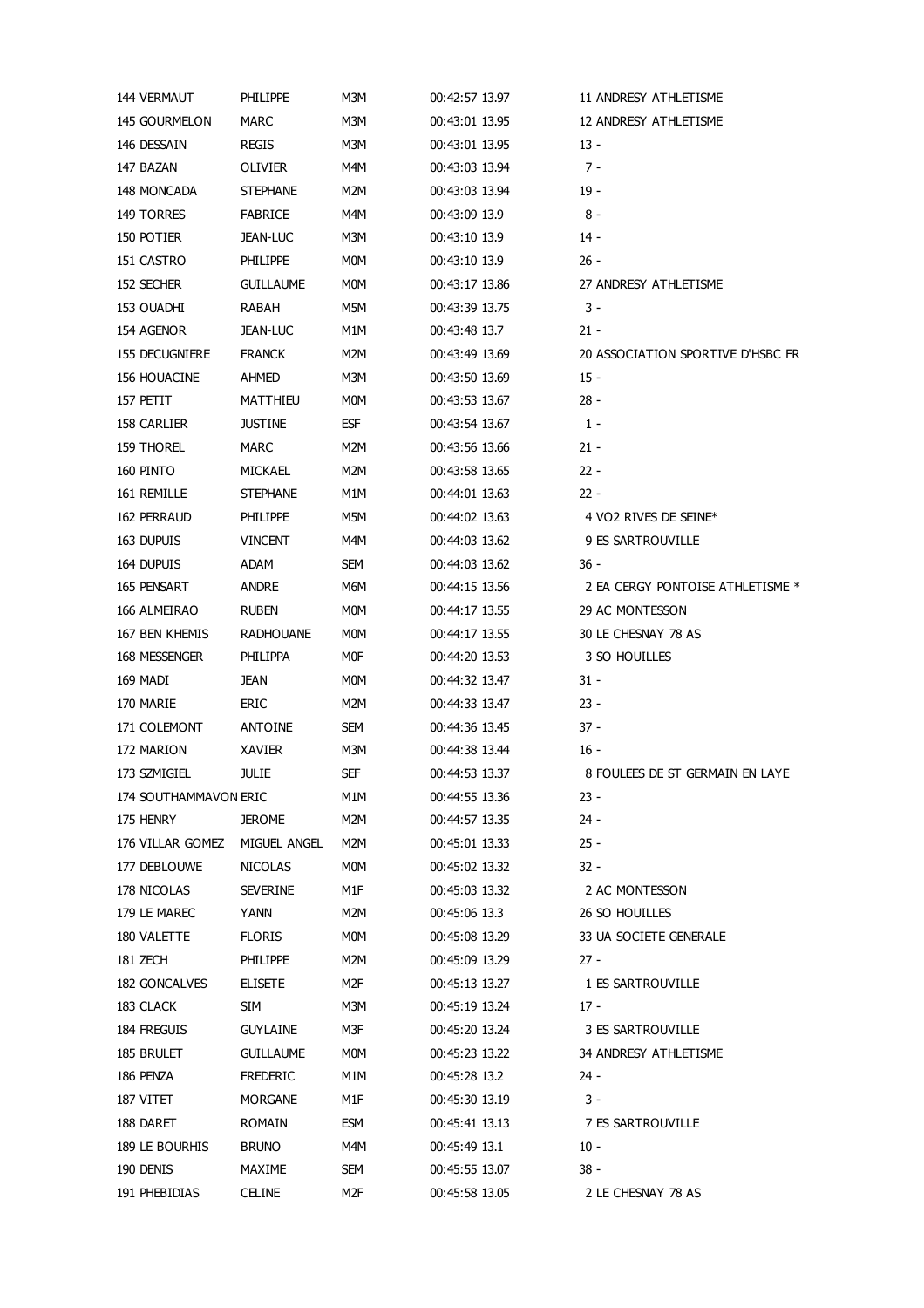| 192 COURTE                  | LAURENT             | M3M | 00:46:01 13.04 | 18 ES SARTROUVILLE                |
|-----------------------------|---------------------|-----|----------------|-----------------------------------|
| 193 BARBAUD                 | FREDERIC            | M2M | 00:46:02 13.03 | 28 ES SARTROUVILLE                |
| 194 COCHINAL                | <b>CHRISTOPHE</b>   | M3M | 00:46:03 13.03 | $19 -$                            |
| <b>195 MONNEAU</b>          | <b>JERZMY</b>       | M0M | 00:46:16 12.97 | $35 -$                            |
| 196 MAGNOL MOURI FREDERIQUE |                     | M3F | 00:46:17 12.96 | $4 -$                             |
| 197 MARTIN                  | HERVE               | M3M | 00:46:17 12.96 | $20 -$                            |
| 198 BLANCHARD               | MAITE               | M3F | 00:46:18 12.96 | 5 EA CERGY PONTOISE ATHLETISME *  |
| 199 ROUSSEAU                | <b>LAURENT</b>      | M3M | 00:46:21 12.94 | $21 -$                            |
| 200 GUILLER DE CHAL GILLES  |                     | M4M | 00:46:28 12.91 | $11 -$                            |
| 201 POL                     | MATHIEU             | SEM | 00:46:44 12.84 | $39 -$                            |
| 202 CALADO                  | MANUEL              | M2M | 00:46:44 12.84 | $29 -$                            |
| 203 LOUIS-JOSEPH            | ANASTHASIA          | SEF | 00:46:45 12.83 | 9 AUVERS ATHLETISME               |
| 204 TOUZ                    | <b>FREDERIC</b>     | M2M | 00:46:51 12.81 | $30 -$                            |
| 205 POL                     | <b>GAUTHIER</b>     | SEM | 00:46:53 12.8  | $40 -$                            |
| 206 MAHDAOUI                | SABAH               | M1F | 00:46:58 12.78 | $4 -$                             |
| 207 ORLIANGE                | VALERIE HANTA M1F   |     | 00:47:00 12.77 | 5 -                               |
| 208 GIRARD                  | ELODIE              | JUF | 00:47:06 12.74 | 2 VERNEUIL AC                     |
| 209 ZIEMBA                  | CHRISTELLE          | M2F | 00:47:07 12.73 | 3 ANDRESY ATHLETISME              |
| 210 PILON                   | <b>EMMANUEL</b>     | M0M | 00:47:09 12.73 | - 36                              |
| 211 DELVERT                 | <b>PHILIPPE</b>     | M5M | 00:47:21 12.67 | 5 -                               |
| 212 RAPHIAEN VINOT GASTON   |                     | SEM | 00:47:21 12.67 | 41 -                              |
| 213 POUSSY                  | TIFANY              | SEM | 00:47:31 12.63 | $42 -$                            |
| 214 GABORIT                 | <b>PATRICK</b>      | M4M | 00:47:32 12.62 | $12 -$                            |
| 215 NARBO                   | GABRIEL             | M7M | 00:47:35 12.61 | $1 -$                             |
| 216 LOPES                   | ALEXANDRE           | SEM | 00:47:36 12.61 | - 43                              |
|                             |                     |     |                |                                   |
| 217 LANGEVIN                | <b>CHRISTINE</b>    | M4F | 00:47:36 12.61 | 1 CSM ROSNY-SUR-SEINE             |
| 218 BASOCAK                 | VALERIE             | M3F | 00:47:39 12.59 | <b>6 ES SARTROUVILLE</b>          |
| 219 MORLAIX                 | <b>SYLVAIN</b>      | M5M | 00:47:41 12.58 | 6 FOULEES DE ST GERMAIN EN LAYE   |
| 220 GREGORI                 | <b>PAUL</b>         | SEM | 00:47:46 12.56 | - 44                              |
| 221 TRUCHON-BARTE ALEXANDRE |                     | M2M | 00:47:47 12.56 | 31 CLUB ATHLETISME DE PUTEAUX 92  |
| 222 GUERRA FORERO SARA      |                     | SEF | 00:47:49 12.55 | 10 ES SARTROUVILLE                |
| 223 TITREVILLE              | RICHARD             | MOM | 00:47:52 12.53 | 37 S/L AS MANTES                  |
| 224 DENIS                   | <b>SOLENNE</b>      | M2F | 00:47:56 12.52 | $4 -$                             |
| 225 LECOUTRE                | DOMINIQUE           | M5M | 00:47:56 12.52 | 7 AC MONTESSON                    |
| <b>226 GUY</b>              | <b>JEAN-JACQUES</b> | M5M | 00:47:57 12.51 | 8 -                               |
| 227 LE DENMAT LARC CECILE   |                     | SEF | 00:48:05 12.48 | 11 LE CHESNAY 78 AS               |
| 228 DAVERDON                | <b>GEORGES</b>      | M4M | 00:48:10 12.46 | 13 AC BEAUCHAMP                   |
| 229 TAMBOURAN               | SYLVIE              | M3F | 00:48:15 12.44 | 7 AUVERS ATHLETISME               |
| 230 DESSAIN                 | EVE                 | SEF | 00:48:21 12.41 | $12 -$                            |
| 231 THOMAS                  | <b>VINCENT</b>      | M5M | 00:48:21 12.41 | 9 -                               |
| 232 LABROUSSE               | MICHEL              | M6M | 00:48:22 12.41 | 3 LE CHESNAY 78 AS                |
| 233 DUCLOS                  | THIBAULT            | SEM | 00:48:23 12.4  | 45 LE CHESNAY 78 AS               |
| 234 MAHFOUZ                 | <b>AURELIE</b>      | SEF | 00:48:25 12.39 | 13 LE CHESNAY 78 AS               |
| 235 BEGHIN                  | SEBASTIEN           | M3M | 00:48:30 12.37 | 22 S/L FRANCONVILLE ATHLETISME VA |
| 236 BERTIN                  | ANTHONY             | SEM | 00:48:32 12.36 | - 46                              |
| 237 TITREVILLE              | <b>BERNARD</b>      | M7M | 00:48:32 12.36 | 2 S/L AS MANTES                   |
| 238 BOUGLIER-DESFO CYRILLE  |                     | M1M | 00:48:33 12.36 | $25 -$                            |
| 239 BERTHOMIEU              | CHRISTIAN           | M3M | 00:48:37 12.34 | 23 -                              |
|                             |                     |     |                |                                   |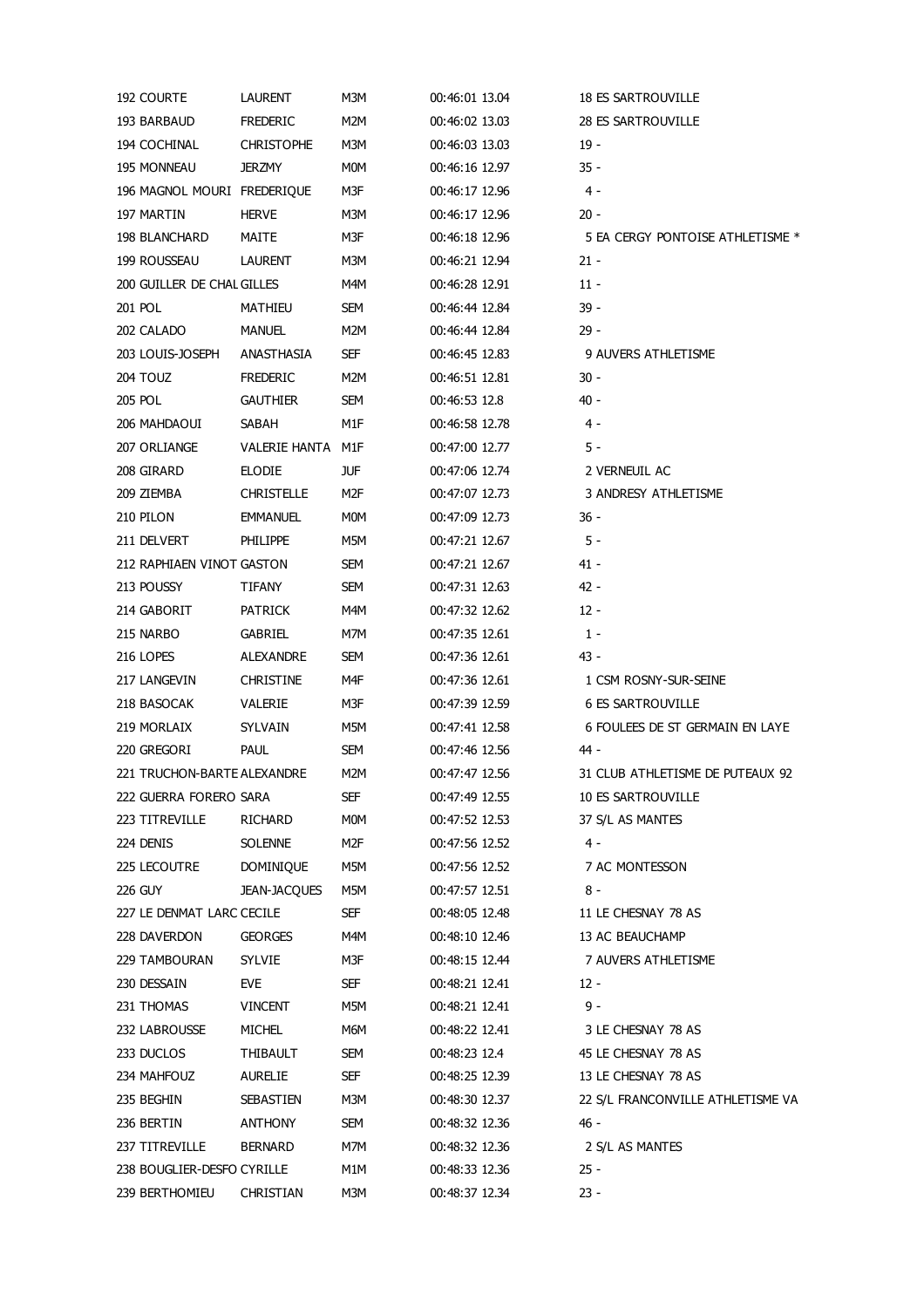| 240 COSTA       | VALENTIM          | M3M        | 00:48:38 12.34 |    | 24 -                            |
|-----------------|-------------------|------------|----------------|----|---------------------------------|
| 241 PEREIRA     | <b>MANUEL</b>     | M3M        | 00:48:38 12.34 |    | $25 -$                          |
| 242 DESJARDINS  | <b>YVES</b>       | M1M        | 00:48:41 12.32 |    | $26 -$                          |
| 243 MAZINGANT   | PAUL              | SEM        | 00:48:43 12.32 |    | 47 -                            |
| 244 MARCEAU     | SYLVIE            | M3F        | 00:48:43 12.32 |    | $8 -$                           |
| 245 MORIN       | PIERRE            | M2M        | 00:48:47 12.3  |    | $32 -$                          |
| 246 DI MARIA    | MARC              | M2M        | 00:48:48 12.3  |    | 33 ES SARTROUVILLE              |
| 247 BAUDIN      | JEAN-MARC         | M4M        | 00:48:49 12.29 |    | <b>14 ES SARTROUVILLE</b>       |
| 248 MATHEY      | <b>ISABELLE</b>   | M4F        | 00:48:59 12.25 |    | 2 ES SARTROUVILLE               |
| 249 NIRLO       | PHILIPPE          | M5M        | 00:49:00 12.24 |    | $10 -$                          |
| 250 LEBOBE      | PIERRICK          | SEM        | 00:49:04 12.23 |    | - 48                            |
| 251 VEYSSILIER  | <b>GUILLAUME</b>  | SEM        | 00:49:08 12.21 |    | 49 -                            |
| 252 LANGANAY    | ARNAUD            | M2M        | 00:49:09 12.21 |    | - 34                            |
| 253 ?Dossard    | #193              | V5M        | 00:49:10 12.2  |    | $1 -$                           |
| 254 RABEAU      | <b>BAPTISTE</b>   | SEM        | 00:49:11 12.2  |    | $50 -$                          |
| 255 BOULANGER   | MATTHIEU          | SEM        | 00:49:11 12.2  |    | $51 -$                          |
| 256 CLERET      | <b>SYLVIE</b>     | M6F        | 00:49:14 12.19 |    | 1 EA ST QUENTIN EN YVELINES     |
| 257 CALEECHURN  | DHRISHTI          | M0M        | 00:49:18 12.17 |    | $38 -$                          |
| 258 DURAND      | <b>NICOLAS</b>    | SEM        | 00:49:21 12.16 |    | $52 -$                          |
| 259 JACQMART    | MICHAEL           | M1M        | 00:49:23 12.15 |    | $27 -$                          |
| 260 NASRAOUI    | <b>MOUADH</b>     | M0M        | 00:49:27 12.13 |    | $39 -$                          |
| 261 ERUSSARD    | THOMAS            | SEM        | 00:49:29 12.13 |    | $53 -$                          |
| 262 BELIN       | CHRISTIAN         | M4M        | 00:49:29 12.13 |    | $15 -$                          |
| 263 MAILLARD    | <b>ARNAUD</b>     | M2M        | 00:49:31 12.12 |    | $35 -$                          |
| 264 FORCE       | <b>NICOLAS</b>    | M1M        | 00:49:31 12.12 |    | $28 -$                          |
| 265 MORAINVILLE | <b>LUDOVIC</b>    | M1M        | 00:49:37 12.09 |    | $29 -$                          |
| 266 GASTAUD     | <b>GENEVIEVE</b>  | M7F        | 00:49:53 12.03 |    | 1 ATHLETISME PROMOTION YVELINES |
| 267 TERRACOL    | YOANN             | SEM        | 00:49:54 12.02 |    | 54 -                            |
| 268 TAUPIN      | <b>VINCENT</b>    | SEM        | 00:49:58 12.01 |    | $55 -$                          |
|                 | <b>PIERRE</b>     |            |                |    | $36 -$                          |
| 269 NGUYEN      |                   | M2M        | 00:50:00       | 12 |                                 |
| 270 LESKOW      | <b>GABRIEL</b>    | M7M        | 00:50:01       | 12 | 3 -                             |
| 271 GITTON      | OLIVIER           | M4M        | 00:50:01       | 12 | <b>16 ES SARTROUVILLE</b>       |
| 272 BOULILA     | <b>FREDERIC</b>   | M2M        | 00:50:02 11.99 |    | 37 -                            |
| 273 LE COUR     | <b>CLAIRE</b>     | M0F        | 00:50:05 11.98 |    | 4 -                             |
| 274 GUIGUEN     | <b>NICOLAS</b>    | M1M        | 00:50:07 11.97 |    | 30 -                            |
| 275 PENZA       | <b>AURELIE</b>    | M0F        | 00:50:07 11.97 |    | 5 -                             |
| 276 VARET       | <b>BERNADETTE</b> | M1F        | 00:50:18 11.93 |    | <b>6 ES SARTROUVILLE</b>        |
| 277 DORLAND     | DAVID             | M2M        | 00:50:19 11.92 |    | - 38                            |
| 278 KREBS       | ROMAIN            | M2M        | 00:50:32 11.87 |    | 39 -                            |
| 279 VAUTRIN     | ALEXIS            | <b>JUM</b> | 00:50:34 11.87 |    | 4 -                             |
| 280 SEBTON      | <b>ANNE</b>       | SEF        | 00:50:35 11.86 |    | $14 -$                          |
| 281 PERCEVAL    | QUENTIN           | SEM        | 00:50:35 11.86 |    | $56 -$                          |
| 282 DISLE       | <b>NICOLAS</b>    | M1M        | 00:50:37 11.85 |    | $31 -$                          |
| 283 FRANCO      | <b>VINCENT</b>    | M2M        | 00:50:38 11.85 |    | 40 -                            |
| 284 BOULBEN     | LOU-ANNE          | CAF        | 00:50:39 11.85 |    | 2 -                             |
| 285 ANTIOME     | <b>MARC</b>       | <b>MOM</b> | 00:50:47 11.81 |    | 40 -                            |
| 286 DECUGNIERE  | <b>FLORENCE</b>   | M2F        | 00:50:49 11.81 |    | 5 -                             |
| 287 LE NAGARD   | MONIQUE           | M5F        | 00:50:52 11.8  |    | 1 ATHLETISME PROMOTION YVELINES |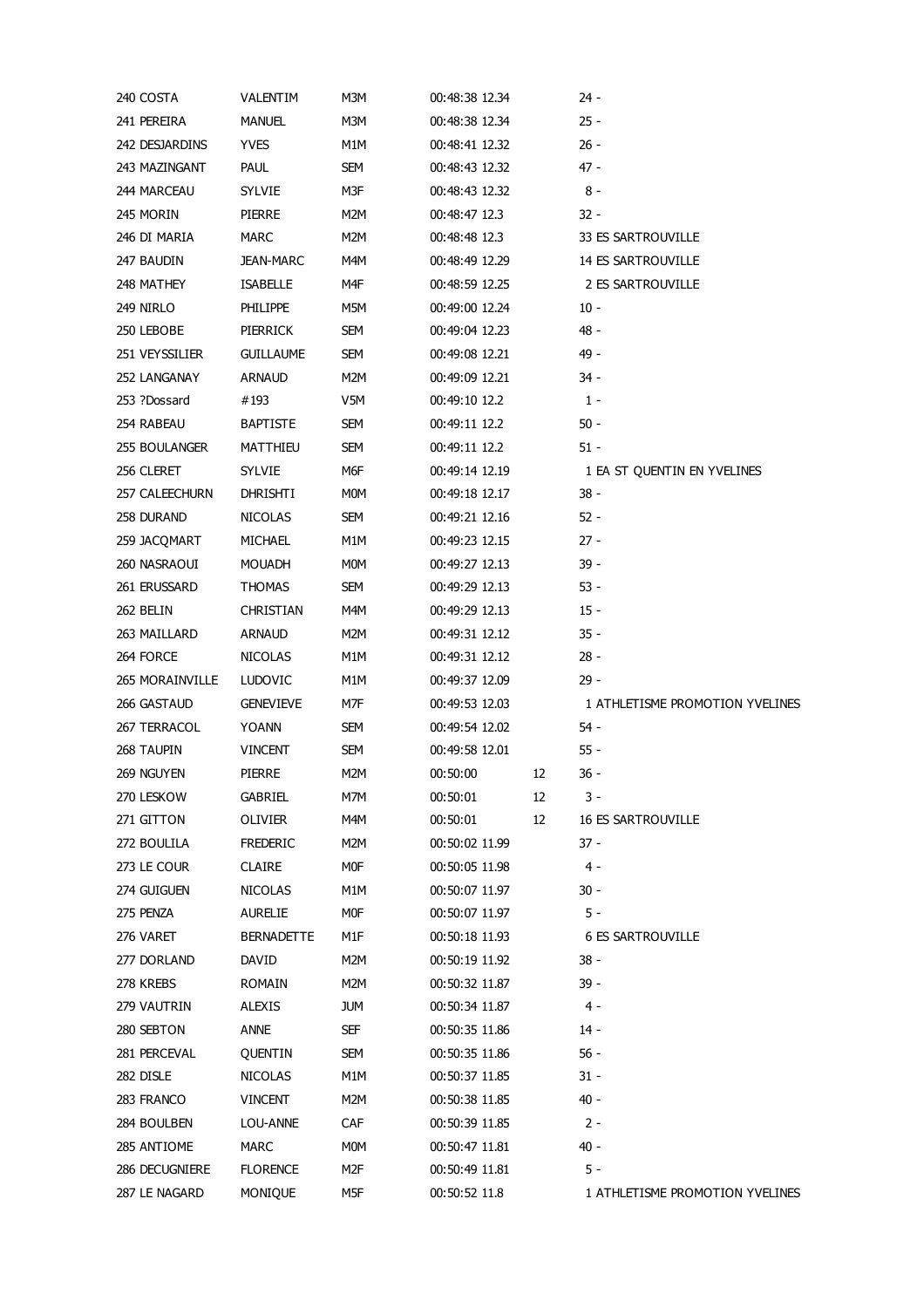| 288 MILHEU      | <b>CYRIL</b>         | M2M        | 00:50:53 11.79 |    | 41 LE CHESNAY 78 AS              |
|-----------------|----------------------|------------|----------------|----|----------------------------------|
| 289 ROLAND      | <b>LUCIE</b>         | SEF        | 00:50:59 11.77 |    | $15 -$                           |
| 290 JAMMET      | <b>JEAN-LUC</b>      | M4M        | 00:51:05 11.75 |    | 17 ES SARTROUVILLE               |
| 291 BENASSE     | <b>THOMAS</b>        | SEM        | 00:51:13 11.71 |    | 57 -                             |
| 292 BARBAUD     | <b>CAROLE</b>        | M2F        | 00:51:13 11.71 |    | <b>6 ES SARTROUVILLE</b>         |
| 293 PEREIRA     | SARAH                | SEF        | 00:51:23 11.68 |    | 16 -                             |
| 294 BOULLAY     | CAROLE               | M3F        | 00:51:28 11.66 |    | 9 AUVERS ATHLETISME              |
| 295 MAESTRI     | SABINE               | M3F        | 00:51:31 11.65 |    | <b>10 ES SARTROUVILLE</b>        |
| 296 MADELEINE   | PIERRE               | SEM        | 00:51:34 11.64 |    | - 58                             |
| 297 MATTERA     | ANDRE                | M6M        | 00:51:40 11.61 |    | 4 -                              |
| 298 SAVOIE      | LAURENT              | M3M        | 00:51:46 11.59 |    | 26 CA MANTES-LA-VILLE            |
| 299 FERRAND     | <b>JESSICA</b>       | M0F        | 00:52:03 11.53 |    | <b>6 ES SARTROUVILLE</b>         |
| 300 PERRET      | <b>GREGOIRE</b>      | МЗМ        | 00:52:20 11.46 |    | $27 -$                           |
| 301 COJEAN      | LOUIS                | M8M        | 00:52:25 11.45 |    | 1 S/L AS MANTES                  |
| 302 GUINNEBAULT | <b>JACQUES</b>       | M2M        | 00:52:26 11.44 |    | 42 AC MONTESSON                  |
| 303 JOLIVE      | CARINE               | M2F        | 00:52:38 11.4  |    | $7 -$                            |
| 304 BEGHIDJA    | MAROUANE             | M1M        | 00:52:40 11.39 |    | $32 -$                           |
| 305 MARIE       | <b>SEBASTIEN</b>     | <b>MOM</b> | 00:52:57 11.33 |    | 41 -                             |
| 306 MARDER      | <b>CECILE</b>        | SEF        | 00:52:58 11.33 |    | $17 -$                           |
| 307 DAVID       | <b>SERGE</b>         | M6M        | 00:53:06 11.3  |    | 5 ANDRESY ATHLETISME             |
| 308 BRAMWELL    | <b>NICK</b>          | M5M        | 00:53:09 11.29 |    | 11 CLAMART COURSES SUR ROUTE 92  |
| 309 KREBS       | <b>LUCILE</b>        | M2F        | 00:53:22 11.24 |    | 8 SO HOUILLES                    |
| 310 DELACOUX    |                      |            | 00:53:24 11.24 |    |                                  |
|                 | GIL.                 | M4M        |                |    | 18 -                             |
| 311 VIGUIER     | <b>JUSTINE</b>       | SEF        | 00:53:28 11.22 |    | 18 -                             |
| 312 YUNG        | <b>STEVE</b>         | M2M        | 00:53:31 11.21 |    | - 43                             |
| 313 DAVID       | <b>BRIGITTE</b>      | M6F        | 00:53:34 11.2  |    | 2 ANDRESY ATHLETISME             |
| 314 VARET       | <b>LUDOVIC</b>       | M2M        | 00:53:46 11.16 |    | 44 ES SARTROUVILLE               |
| 315 ALVES       | <b>STEPHANE</b>      | M1M        | 00:53:55 11.13 |    | 33 -                             |
| 316 LADIRE      | <b>JEAN-BAPTISTE</b> | M6M        | 00:53:57 11.12 |    | 6 LE CHESNAY 78 AS               |
| 317 BOUVIER     | <b>CHRISTOPHE</b>    | M1M        | 00:53:58 11.12 |    | - 34                             |
| 318 ABRANTES    | <b>CHRISTELLE</b>    | M2F        | 00:54:01 11.11 |    | 9 AUVERS ATHLETISME              |
| 319 BASILLE     | MATTHIEU             | M2M        | 00:54:04 11.1  |    | 45 UA SOCIETE GENERALE           |
| 320 GODARD      | <b>VINCENT</b>       | M3M        | 00:54:07 11.09 |    | 28 VERNEUIL AC                   |
| 321 AABAR       | ZAHRA                | <b>JUF</b> | 00:54:11 11.07 |    | 3 US ROISSY EN BRIE              |
| 322 GAGNEMAILLE | ADRIEN               | SEM        | 00:54:11 11.07 |    | $59 -$                           |
| 323 ABGRALL     | <b>JEAN-LUC</b>      | M5M        | 00:54:12 11.07 |    | $12 -$                           |
| 324 PIC         | <b>CHARLOTTE</b>     | <b>ESF</b> | 00:54:33       | 11 | 2 EA CERGY PONTOISE ATHLETISME * |
| 325 VEUILLOTTE  | ROMAIN               | SEM        | 00:54:34       | 11 | $60 -$                           |
| 326 LLORET      | ALEXANDRA            | SEF        | 00:55:15 10.86 |    | $19 -$                           |
| 327 CADIOU      | PATRICK              | M3M        | 00:55:34 10.8  |    | 29 SO HOUILLES                   |
| 328 RUBIO       | Joaquim              | M7M        | 00:55:38 10.78 |    | 4 EA ST QUENTIN EN YVELINES      |
| 329 DELSERAY    | <b>ISABELLE</b>      | M4F        | 00:55:47 10.76 |    | 3 -                              |
| 330 CAMAX       | LAURENT              | M1M        | 00:56:00 10.71 |    | $35 -$                           |
| 331 ZIAK        | MICHEL               | M4M        | 00:56:04 10.7  |    | $19 -$                           |
| 332 DESHAYES    | AUDREY               | M0F        | 00:56:30 10.62 |    | 7 -                              |
|                 |                      |            | 00:56:51 10.55 |    | $61 -$                           |
| 333 KHALFALLAH  | SABRI                | SEM        |                |    |                                  |
| 334 TOUZIN      | ANTOINE              | SEM        | 00:57:01 10.52 |    | $62 -$                           |
| 335 DAUCHEZ     | ALEXIANE             | JUF        | 00:57:10 10.5  |    | 4 -                              |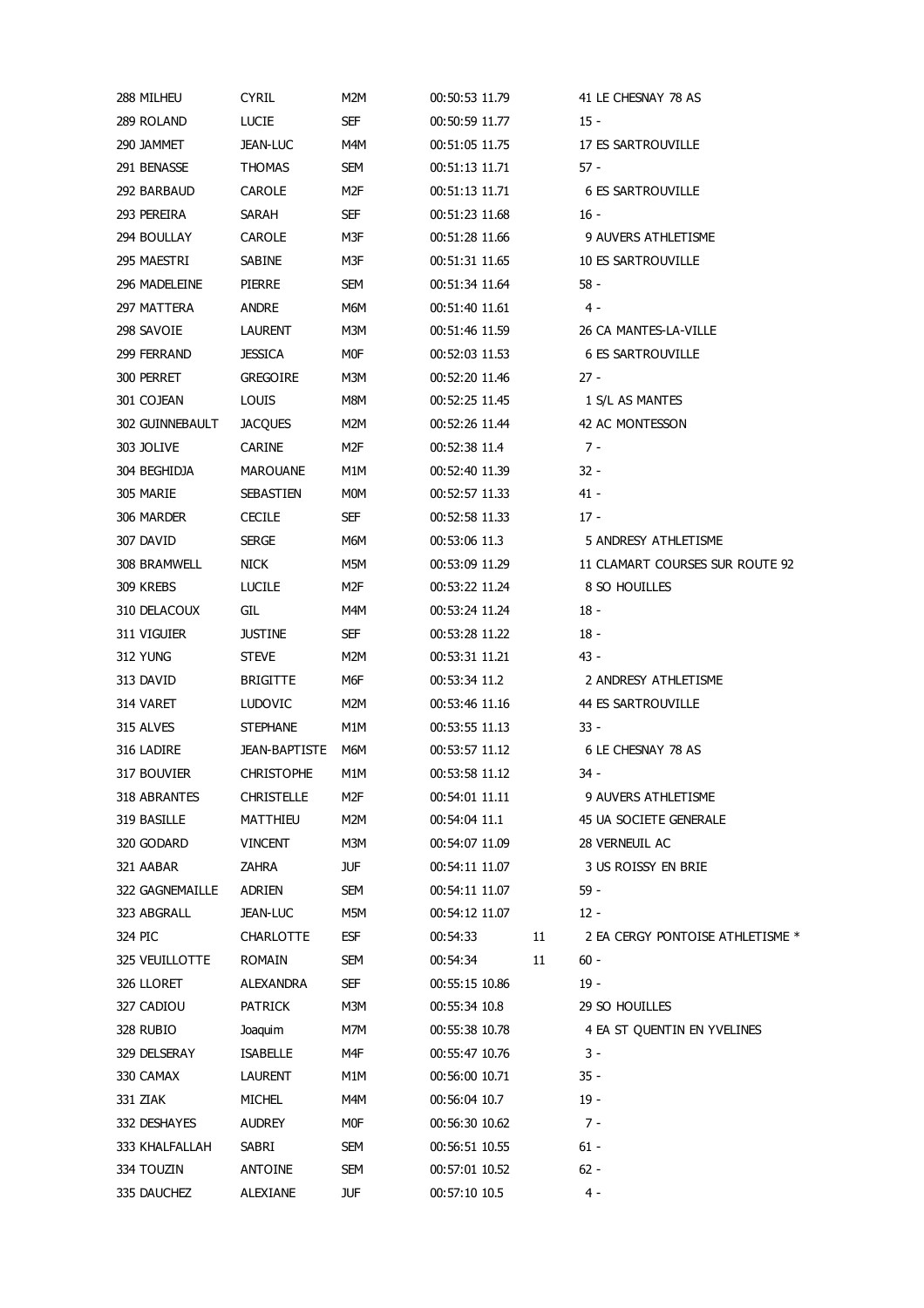|        | 336 MONGRELET    | THIERRY                               | M3M        | 00:57:12 10.49 | 30 ANDRESY ATHLETISME           |
|--------|------------------|---------------------------------------|------------|----------------|---------------------------------|
|        | 337 KONIECZNY    | PHILIPPE                              | <b>MOM</b> | 00:57:38 10.41 | 42 -                            |
|        | 338 JAMMET       | <b>ISABELLE</b>                       | M4F        | 00:57:47 10.38 | 4 ES SARTROUVILLE               |
|        |                  |                                       |            |                | $63 -$                          |
|        | 339 BELLINI      | MASSIMO                               | SEM        | 00:57:47 10.38 |                                 |
|        | 340 BEAUVILLAIN  | SEBASTIEN                             | <b>MOM</b> | 00:57:47 10.38 | 43 -                            |
|        | 341 SABATHE      | CONSTANCE                             | SEF        | 00:57:51 10.37 | $20 -$                          |
|        | 342 RUEDA        | <b>PASCAL</b>                         | M5M        | 00:58:02 10.34 | $13 -$                          |
|        | 343 FRENET NOEL  | <b>CLAIRE</b>                         | M6F        | 00:58:14 10.3  | 3 RUNNING 92                    |
|        | 344 GROUSSET     | <b>CECILE</b>                         | SEF        | 00:58:17 10.29 | $21 -$                          |
|        | 345 VALLAGE      | AODRENA                               | SEF        | 00:58:18 10.29 | $22 -$                          |
|        | 346 BARRERE      | TIMOTHEE                              | SEM        | 00:58:19 10.29 | 64 -                            |
|        | 347 FRECHON      | MELANIE                               | ESF        | 00:58:28 10.26 | 3 -                             |
|        | 348 RAAB         | <b>JESSIE</b>                         | SEF        | 00:58:29 10.26 | $23 -$                          |
|        | 349 CHOQUET      | BASTIEN                               | SEM        | 00:59:17 10.12 | $65 -$                          |
|        | 350 BARRERE      | BERNARD                               | M5M        | 00:59:18 10.12 | 14 -                            |
|        | 351 NICOL        | NOELLINE                              | ESF        | 00:59:45 10.04 | 4 -                             |
|        | 352 AKOUTI       | MARIEM                                | MOF        | 01:00:16 9.96  | $8 -$                           |
|        | 353 VAUTRIN      | LAURENT                               | M3M        | 01:00:21 9.94  | $31 -$                          |
|        | 354 DESJARDINS   | CAROLE                                | M1F        | 01:00:29 9.92  | $7 -$                           |
|        | 355 BOUHALLIER   | LAURA                                 | CAF        | 01:00:52 9.86  | 3 SO HOUILLES                   |
|        | 356 TOUZEAU      | JEAN PIERRE                           | M7M        | 01:00:55 9.85  | $5 -$                           |
|        | 357 KOLLI        | DAVID                                 | M2M        | 01:00:56 9.85  | 46 -                            |
|        | 358 CARRE        | DENISE                                | M1F        | 01:01:03 9.83  | 8 FOULEES DE ST GERMAIN EN LAYE |
|        | 359 BABOLAT      | MANUEL                                | M2M        | 01:01:04 9.83  | $47 -$                          |
|        |                  |                                       |            |                | 9 -                             |
| 360 SY |                  | AMINATA                               | MOF        | 01:01:10 9.81  |                                 |
|        | 361 MERLOT       | SEVERINE                              | M1F        | 01:01:14 9.8   | 9 -                             |
|        | 362 MIKAEL       | <b>GILLE</b>                          | M2M        | 01:01:28 9.76  | 48 -                            |
|        | 363 MERLOT       | <b>LUCILLE</b>                        | MOF        | 01:01:36 9.74  | $10 -$                          |
|        | 364 PINARD       | CAROLINE                              | M2F        | 01:01:36 9.74  | $10 -$                          |
|        | 365 SALOME       | <b>FRANCOIS</b>                       | M2M        | 01:01:52 9.7   | 49 -                            |
|        | 366 MENISSIER    | CAROLINE                              | M1F        | 01:02:04 9.67  | $10 -$                          |
|        | 367 BERNARD      | ALEXANDRA                             | SEF        | 01:02:28 9.61  | $24 -$                          |
|        | 368 BOUHALLIER   | FRANCK                                | M2M        | 01:02:43 9.57  | $50 -$                          |
|        | 369 BELISAIRE    | LUCILE                                | SEF        | 01:02:57 9.53  | $25 -$                          |
|        | 370 TRONCOSO     | BERNARDO                              | M5M        | 01:02:59 9.53  | $15 -$                          |
|        | 371 TOUZEAU      | VALERIE                               | M2F        | 01:03:00 9.52  | 11 USM GAGNY                    |
|        | 372 MAVRE        | ALAIN                                 | M5M        | 01:03:01 9.52  | $16 -$                          |
|        | 373 CHARRON      | CATHERINE                             | M3F        | 01:03:10 9.5   | $11 -$                          |
|        | 374 GRZECZKOWICZ | <b>NICOLAS</b>                        | M2M        | 01:03:11 9.5   | $51 -$                          |
|        | 375 VIDAL        | AMELIE                                | M1F        | 01:04:27 9.31  | $11 -$                          |
|        | 376 LECCHI       | DELPHINE                              | M3F        | 01:05:38 9.14  | $12 -$                          |
|        | 377 BESNARD      | ADELINE                               | <b>SEF</b> | 01:06:22 9.04  | $26 -$                          |
|        | 378 COUCHEZ      | DAMIEN                                | <b>MOM</b> | 01:06:23 9.04  | 44 -                            |
|        | 379 KINGS        |                                       | M5M        |                | 17 -                            |
|        |                  | DAVID                                 |            | 01:07:40 8.87  |                                 |
|        | 380 KINGS        | EMILY                                 | JUF        | 01:07:40 8.87  | 5 -                             |
|        | 381 BEAUVILLAIN  | <b>MANON</b>                          | SEF        | 01:12:24 8.29  | 27 -                            |
|        |                  | 382 ANDRIAMAMONJY RANAIVONIAINA D MOM |            | 01:13:05 8.21  | 45 -                            |
|        | 383 PEREIRA      | MANUELA                               | M4F        | 01:18:18 7.66  | 5 -                             |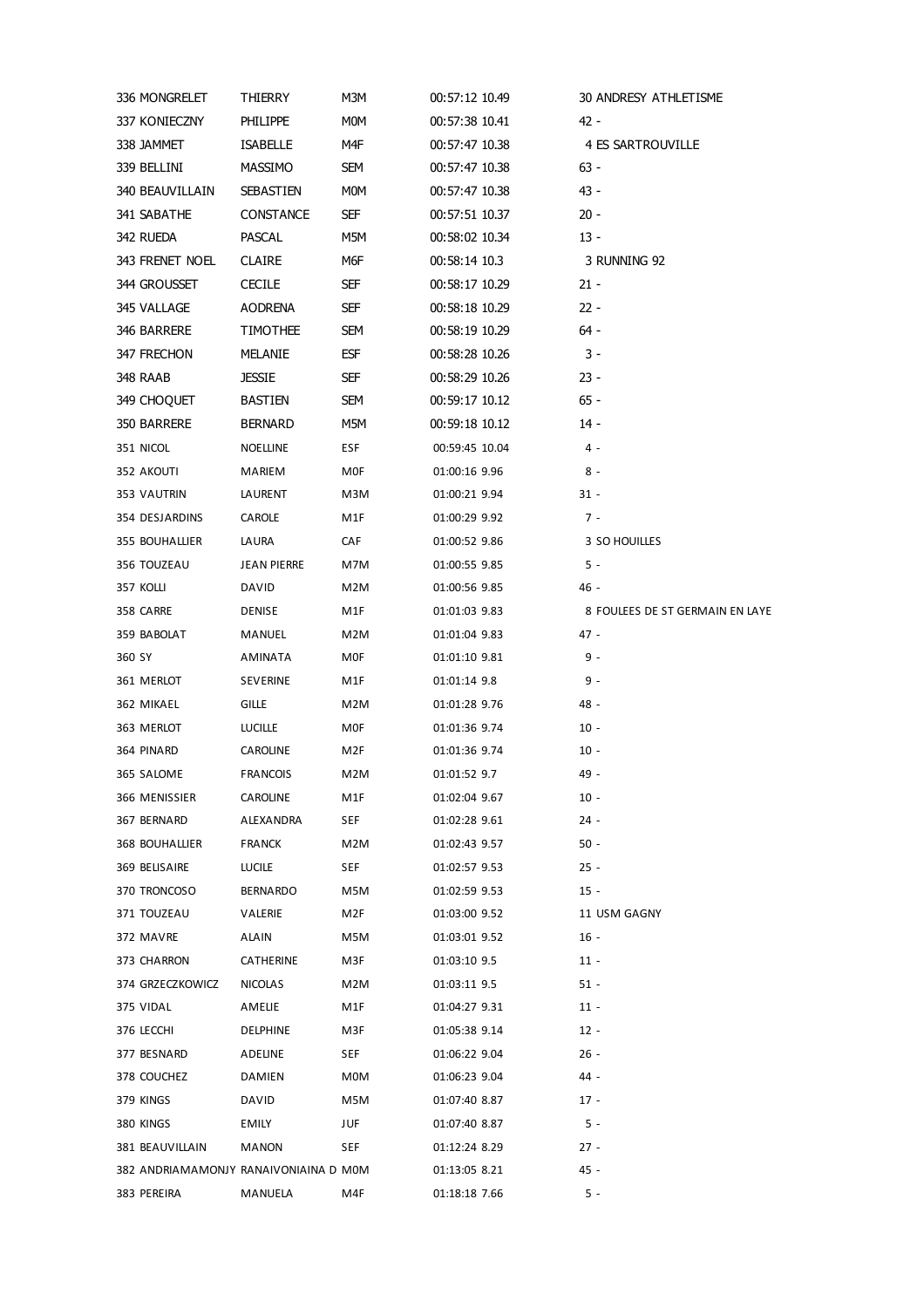384 COSTA NICOLAS JUM 01:18:19 7.66  $5 -$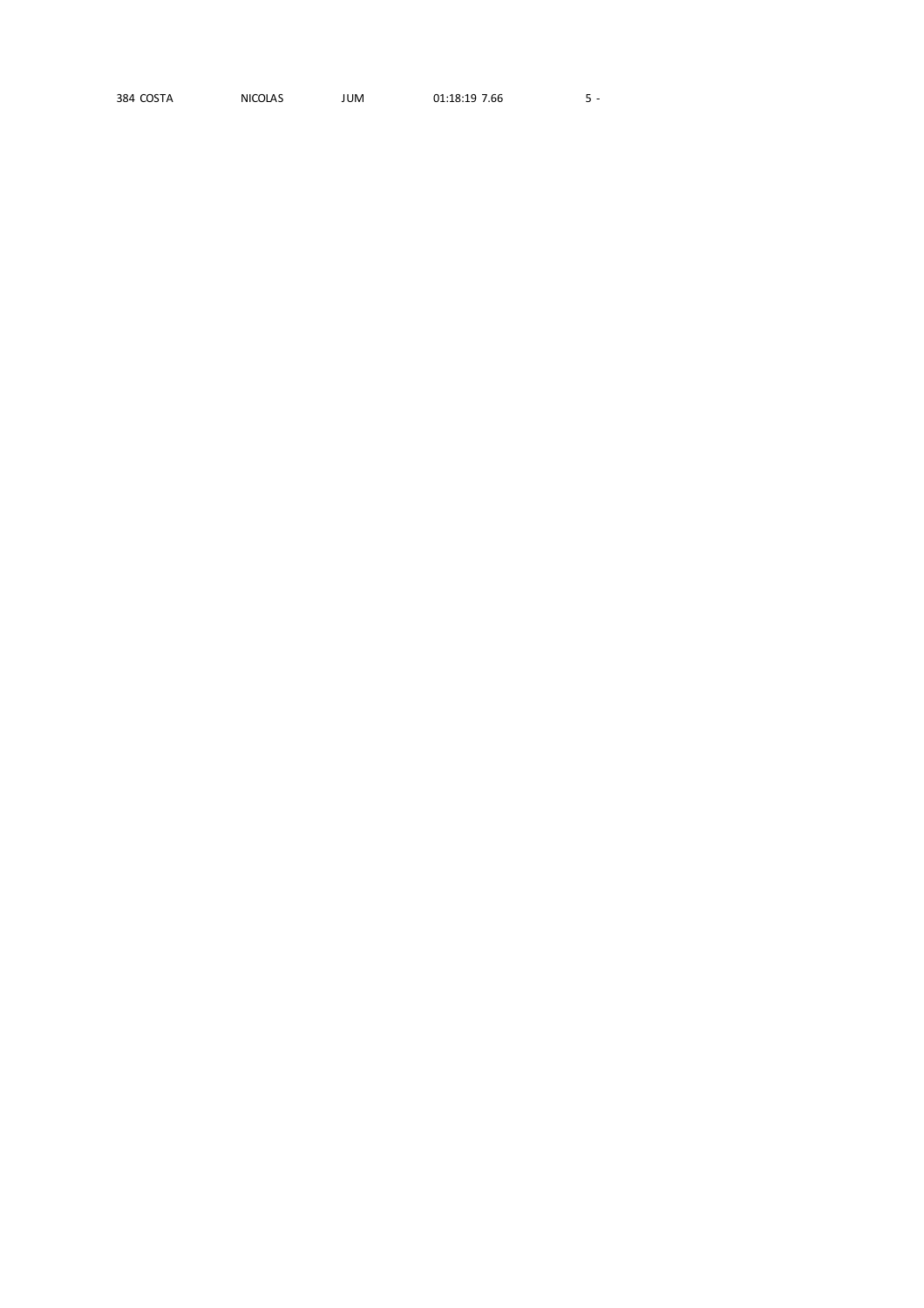| Licence         | Points | Dossards           | Niveau            | Qualif.                  |
|-----------------|--------|--------------------|-------------------|--------------------------|
| 1309070         | 130    | 77 IR              |                   | oui                      |
| <u>1528910</u>  | 125    | 101 IR             |                   | ۰.                       |
| 990211          | 112    | 517 IR             |                   | oui                      |
| 1756439         | 118    | 527 IR             |                   | $\blacksquare$           |
| 1372839         | 116    | 392 IR             |                   | oui                      |
| 1665004         | 130    | 390 IR             |                   | $\sim$                   |
|                 | 108    | 257 IR             |                   | $\sim$                   |
| 1898090         | 113    | 165 IR             |                   | oui                      |
|                 | 106    | 240 IR             |                   | $\overline{\phantom{a}}$ |
|                 | 105    | 339 IR             |                   |                          |
| 1162996         | 109    |                    | 84 R1             |                          |
| <u>2296316</u>  | 104    | 278 R1             |                   |                          |
|                 | 100    | 357 R1             |                   |                          |
| 1219430         | 125    | 387 R2             |                   |                          |
|                 | 100    | 284 R2             |                   |                          |
| <u>1311059</u>  | 103    | 232 R <sub>2</sub> |                   |                          |
| 1569751         | 102    | 133 R <sub>2</sub> |                   |                          |
| <u>1904744</u>  | 100    |                    | 45 R <sub>2</sub> |                          |
|                 | 100    | 513 R2             |                   |                          |
| 2305825         | 101    | 132 R <sub>2</sub> |                   |                          |
|                 | 112    | 311 R2             |                   |                          |
| 371095          | 118    | 313 R2             |                   |                          |
| 1597549         | 100    | 115 R2             |                   |                          |
| 1754620         | 109    | 328 R2             |                   |                          |
| 1479181         | 108    | 305 R3             |                   |                          |
| <u>2237435</u>  | 100    | 224 R3             |                   |                          |
| 1533683         | 114    | 292 R3             |                   |                          |
|                 | 100    | 281 R3             |                   |                          |
|                 | 106    |                    | 71 R3             | -                        |
| 1379185         | 120    |                    | 51 N4             |                          |
| 493689          | 111    | 309 R4             |                   |                          |
| 1030965         | 109    | 254 R4             |                   |                          |
| 1130540         | 104    | 293 R4             |                   |                          |
| <u> 2135011</u> | 103    | 366 R4             |                   |                          |
|                 | 100    | 523 R4             |                   |                          |
|                 | 100    | 277 R4             |                   |                          |
| 1632946         | 102    | 150 R4             |                   |                          |
| <u>1424319</u>  | 101    | 377 R5             |                   |                          |
| 2286152         | 90     | 178 R5             |                   |                          |
| 1590114         | 90     | 113 R5             |                   |                          |
| 2134398         | 90     | 384 R5             |                   |                          |
|                 | 90     | 195 R5             |                   |                          |
|                 | 90     | 206 R5             |                   |                          |
|                 | 106    | 256 IR             |                   |                          |
|                 | 90     | 286 R5             |                   |                          |
| 2148662         | 90     |                    | 83 R5             |                          |
| <u> 146092</u>  | 90     | 202 R6             |                   |                          |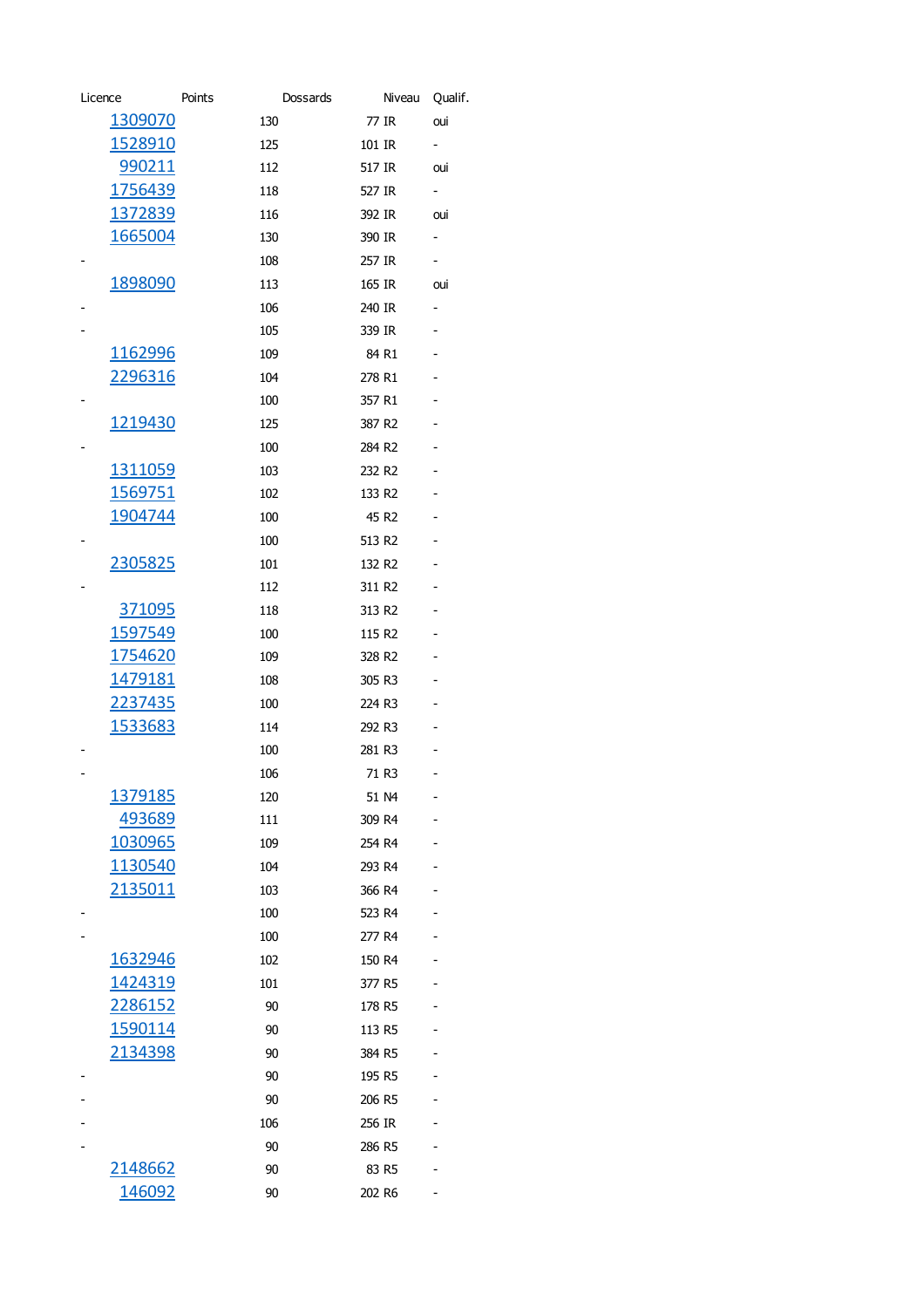|                 | 90  | 46 R6              |  |
|-----------------|-----|--------------------|--|
| 1985312         | 112 | 82 IR              |  |
| 2196032         | 90  | 70 R6              |  |
|                 | 90  | 66 R6              |  |
| 120581          | 90  | 386 R6             |  |
| 2008132         | 90  | 85 R6              |  |
|                 | 90  | 29 R6              |  |
| 1142365         | 90  | 229 R6             |  |
| 681018          | 90  | 350 R6             |  |
| <u>535074</u>   | 90  | 391 R6             |  |
| 2107009         | 100 | 261 IR             |  |
| <u> 2263812</u> | 90  | 26 D1              |  |
| <u>1839872</u>  | 90  | 86 D1              |  |
| 2344690         | 90  | 138 D1             |  |
|                 | 90  | 334 D1             |  |
|                 | 90  | 104 D1             |  |
| 2264771         | 90  | 307 D1             |  |
| <u>514724</u>   | 90  | 344 D1             |  |
|                 | 90  | 338 D1             |  |
| 1465240         | 90  | 365 D1             |  |
|                 | 90  | 381 D1             |  |
|                 | 90  | 308 D1             |  |
| 218109          | 90  | 163 D1             |  |
| 1488538         | 90  | 269 D <sub>2</sub> |  |
| 975175          | 90  | 289 D <sub>2</sub> |  |
|                 | 90  | 207 D <sub>2</sub> |  |
| 1653221         | 90  | 126 D <sub>2</sub> |  |
|                 | 99  | 196 IR             |  |
|                 | 90  | 39 D <sub>2</sub>  |  |
| 2200474         | 97  | 116 IR             |  |
|                 | 80  | 221 D <sub>2</sub> |  |
| 1577234         | 80  | 369 D <sub>2</sub> |  |
|                 | 80  | 359 D <sub>2</sub> |  |
|                 | 80  | 255 D <sub>2</sub> |  |
| 1127415         | 80  | 251 D <sub>2</sub> |  |
| 362406          | 80  | 250 D <sub>2</sub> |  |
| 1722128         | 80  | 192 D <sub>2</sub> |  |
|                 | 80  | 125 D <sub>2</sub> |  |
|                 | 80  | 67 D <sub>2</sub>  |  |
|                 | 80  | 236 D <sub>2</sub> |  |
|                 | 80  | 267 D <sub>2</sub> |  |
|                 | 87  | 290 IR             |  |
| 663914          | 94  | 314 IR             |  |
| 2316725         | 80  | 226 D <sub>2</sub> |  |
|                 | 80  | 299 D <sub>2</sub> |  |
|                 | 80  | 205 D <sub>2</sub> |  |
| 555253          | 80  | 509 D3             |  |
|                 | 80  | 272 D3             |  |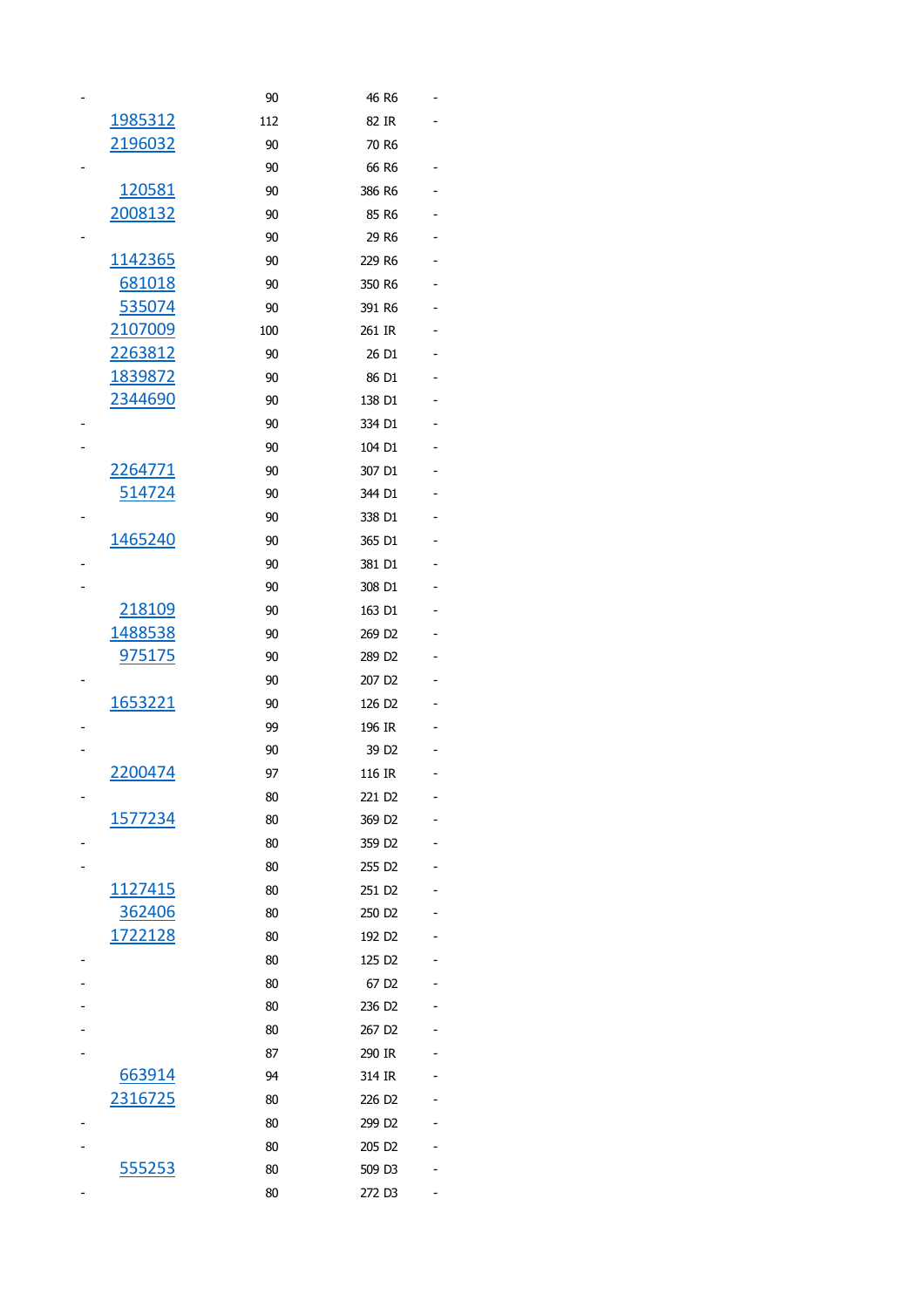| 2293149        | 80 | 157 D3             |     |
|----------------|----|--------------------|-----|
|                | 80 | 211 D3             |     |
|                | 80 | 105 D3             |     |
|                | 80 | 22 D3              |     |
|                | 80 | 166 D3             |     |
| <u>1102554</u> | 80 | 280 D3             |     |
|                | 85 | 528 D3             |     |
| 2267087        | 80 | 372 D3             |     |
|                | 80 | 76 D <sub>3</sub>  |     |
|                | 80 | 264 D3             |     |
|                | 84 | 238 R1             |     |
|                | 80 | 304 D3             |     |
| 1780846        | 80 | 129 D3             |     |
| 1776856        | 80 | 176 D3             |     |
| 1015927        | 87 | 134 R1             | oui |
|                | 80 | 262 D3             |     |
|                | 80 | 276 D3             |     |
|                | 80 | 64 D3              |     |
|                | 80 | 24 D3              |     |
|                | 70 | 212 D4             |     |
|                | 70 | 239 D4             |     |
| 748185         | 76 | 199 R1             |     |
| 1670035        | 70 | 187 D4             |     |
|                | 70 | 518 D4             |     |
|                | 70 | 301 D4             |     |
| 2315677        | 70 | 160 D4             |     |
|                | 70 | 35 D4              |     |
|                | 70 | 321 D4             |     |
| 2349043        | 70 | 136 D4             |     |
| 2274431        | 70 | 342 D4             |     |
|                | 70 | 3 D4               |     |
| 678195         | 70 | 265 D4             |     |
| 2351802        | 70 | 204 D4             |     |
|                | 70 | 354 D4             |     |
| 1379965        | 70 | 388 D4             |     |
| 2338208        | 70 | 508 D4             |     |
|                | 70 | 514 D4             |     |
|                | 70 | 172 D4             |     |
|                | 70 | 140 D4             |     |
| 2265541        | 70 | 106 R <sub>2</sub> | oui |
| <u>2351919</u> | 70 | 371 D4             | ۰.  |
| 2336568        | 75 | 399 R2             | oui |
| 2403250        | 70 | 331 D4             |     |
|                | 70 | 63 D4              |     |
| 2104185        | 70 | 225 D4             |     |
| 196037         | 70 | 353 D4             |     |
|                | 70 | 167 D4             |     |
|                | 70 | 317 D4             |     |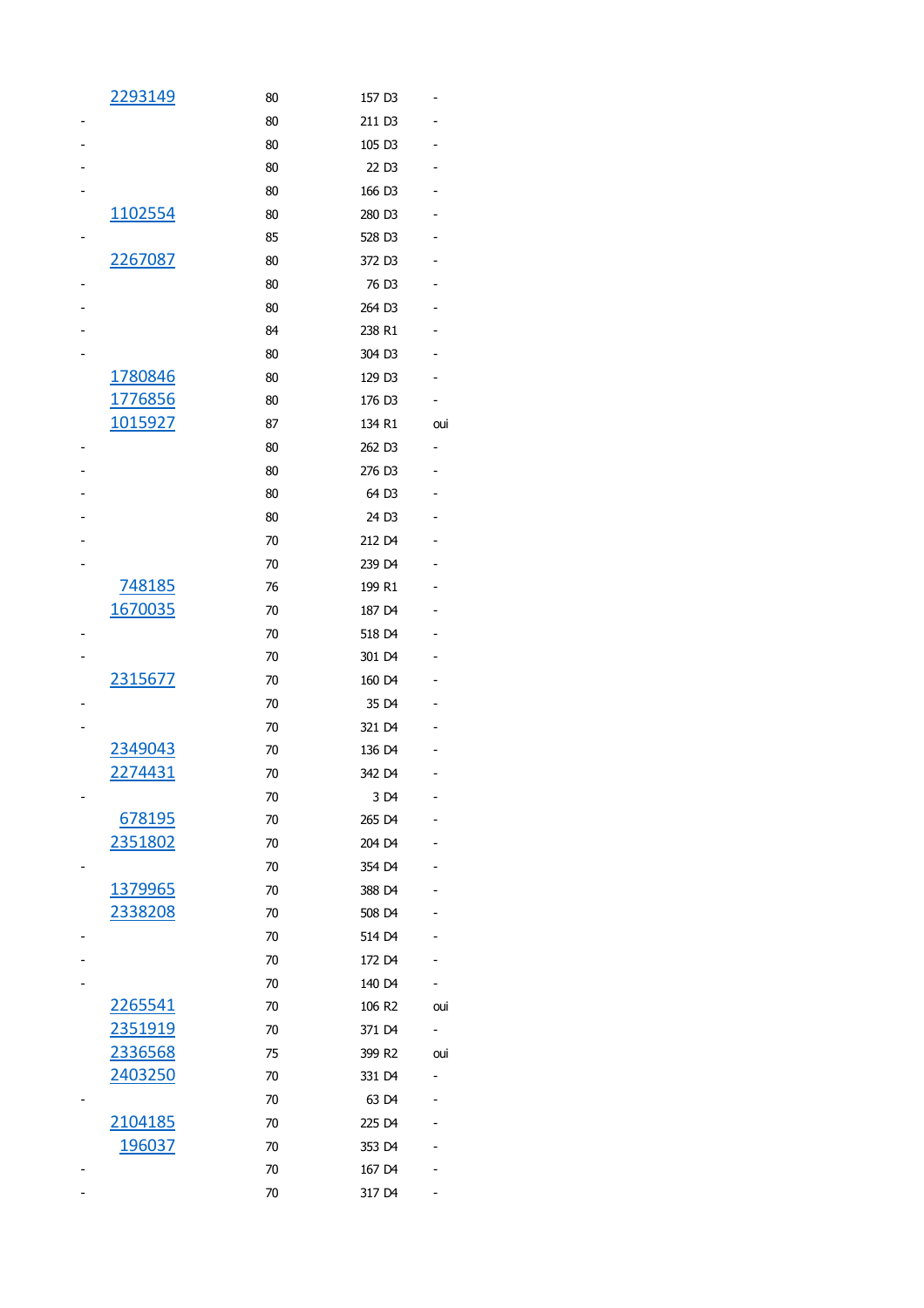| 1872988        | 70 | 380 D4            |  |
|----------------|----|-------------------|--|
| 1313559        | 70 | 373 D5            |  |
|                | 70 | 135 D5            |  |
|                | 70 | 248 D5            |  |
|                | 70 | 241 D5            |  |
|                | 70 | 233 D5            |  |
|                | 70 | 312 D5            |  |
|                | 70 | 197 D5            |  |
| 2119232        | 70 | 376 D5            |  |
|                | 60 | 102 D5            |  |
|                | 60 | 326 D5            |  |
| 2160402        | 60 | 247 D5            |  |
|                | 60 | 80 D5             |  |
|                | 60 | 520 D5            |  |
|                | 60 | 242 R3            |  |
|                | 60 | 337 D5            |  |
|                | 60 | 2 D <sub>5</sub>  |  |
|                | 60 | 217 D5            |  |
| 1614371        | 60 | 310 D5            |  |
| 686907         | 60 | 156 D5            |  |
|                | 60 | 21 D5             |  |
| 2140401        | 60 | 220 D5            |  |
| <u>2263925</u> | 60 | 175 D5            |  |
| 2241096        | 60 | 92 D5             |  |
| 2134392        | 64 | 385 R4            |  |
|                | 60 | 358 D5            |  |
|                | 60 | 169 D5            |  |
|                | 60 | 216 D5            |  |
|                | 60 | 294 D5            |  |
| 2168415        | 63 | 364 R4            |  |
|                | 60 | 20 D <sub>5</sub> |  |
|                | 60 | 320 D5            |  |
|                | 60 | 275 D6            |  |
|                | 60 | 521 D6            |  |
| 1890037        | 62 | 174 R5            |  |
| 2351334        | 60 | 394 D6            |  |
| 1737334        | 60 | 124 D6            |  |
|                | 60 | 50 D6             |  |
| 1665894        | 61 | 149 R5            |  |
|                | 60 | 164 D6            |  |
| 1712443        | 60 | 147 R5            |  |
| 1869732        | 60 | 370 D6            |  |
|                | 60 | 57 D6             |  |
|                | 60 | 332 R5            |  |
| 2364035        | 60 | 145 D6            |  |
|                | 60 | 246 D6            |  |
|                | 60 | 97 D <sub>6</sub> |  |
| 1855423        | 50 | 88 R5             |  |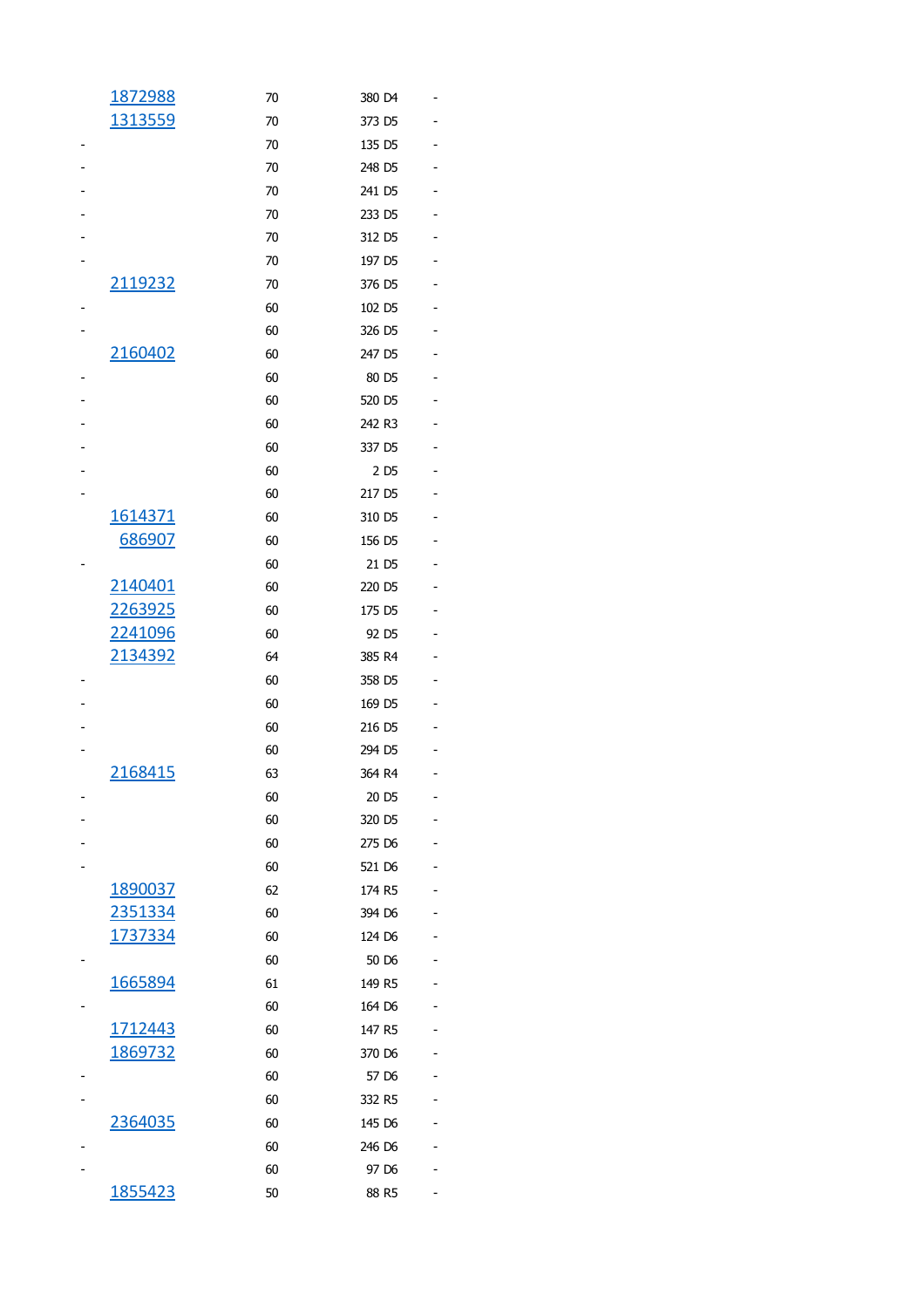| 1969456        | 50 | 144 D6             |   |
|----------------|----|--------------------|---|
| 2179283        | 50 | 142 D6             |   |
|                | 50 | 10 D6              |   |
|                | 50 | 260 D6             | - |
|                | 50 | 323 R6             |   |
|                | 50 | 352 D6             |   |
| 2342337        | 50 | 219 R6             |   |
|                | 50 | 295 D6             | - |
|                | 50 | 516 D6             |   |
|                | 50 | 4 D6               |   |
|                | 50 | 266 D6             |   |
| 1979124        | 50 | 300 R6             |   |
|                | 50 | 49 D6              |   |
|                | 50 | 5 D <sub>6</sub>   |   |
|                | 50 | 347 R6             |   |
|                | 50 | 336 R6             |   |
| 2093854        | 50 | 188 D1             |   |
| 2003173        | 50 | 379 D1             |   |
|                | 50 | 271 D7             |   |
|                | 50 | 230 D7             |   |
|                | 50 | 231 D7             |   |
|                | 50 | 68 D7              |   |
|                | 50 | 19 D7              |   |
|                | 50 | 298 D7             |   |
|                | 50 | 315 D7             |   |
| 1757449        | 50 | 223 D1             |   |
| 2075470        | 50 | 143 D1             |   |
| 1969643        | 50 | 367 D7             |   |
|                | 50 | 44 D7              |   |
| 1954986        | 50 | 218 D7             |   |
| 2379589        | 50 | 159 D1             |   |
| 2156180        | 50 | 98 D7              |   |
|                | 50 | 515 D1             |   |
| 2376975        | 50 | 179 D7             |   |
|                | 50 | 8 D7               |   |
| 1981546        | 50 | 203 D <sub>2</sub> |   |
| <u>1474679</u> | 50 | 335 D7             |   |
| 374413         | 40 | 400 D <sub>2</sub> |   |
|                | 40 | 6 D <sub>2</sub>   |   |
|                | 40 | 52 D7              |   |
| 704038         | 40 | 91 D7              |   |
| 1296140        | 40 | 87 D7              |   |
| <u>2358400</u> | 40 | 90 D <sub>2</sub>  |   |
| 2372758        | 40 | 263 D7             |   |
|                | 40 | 355 D7             |   |
| 1845226        | 40 | 99 D7              |   |
|                | 40 | 356 D7             |   |
|                | 40 | 189 D7             |   |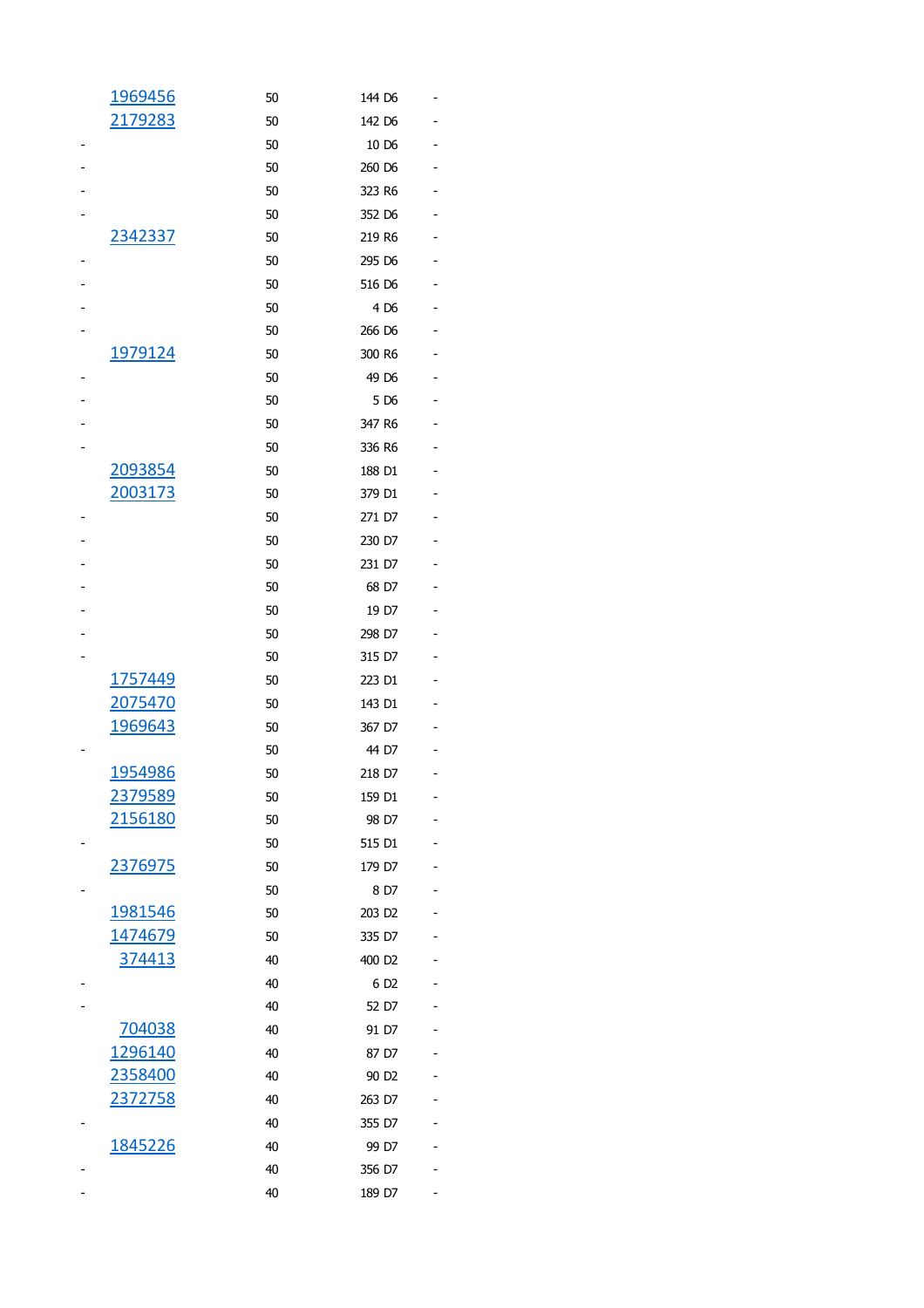|         | 40                                                 | 503 D7             |  |
|---------|----------------------------------------------------|--------------------|--|
|         | 40                                                 | 505 D7             |  |
|         | 40                                                 | 118 D7             |  |
|         | 40                                                 | 47 D7              |  |
|         | 40                                                 | 237 D <sub>2</sub> |  |
|         | 40                                                 | 343 D7             |  |
| 672872  | 40                                                 | 146 D7             |  |
| 1392195 | 40                                                 | 1 D7               |  |
|         | 40                                                 | 154 D <sub>2</sub> |  |
|         | 40                                                 | 382 D7             |  |
|         | 40                                                 | 306 D7             |  |
|         | 40                                                 | 184 D7             |  |
|         | 40                                                 | 329 D7             |  |
|         | 40                                                 | 193 D7             |  |
|         | 40                                                 | 368 D7             |  |
|         | 40                                                 | 235 D7             |  |
|         | 40                                                 | 79 D3              |  |
|         | 40                                                 | 318 D7             |  |
|         | 40                                                 | 322 D7             |  |
|         | 40                                                 | 507 D7             |  |
|         | 40                                                 | 227 D7             |  |
|         | 40                                                 | 346 D7             |  |
|         | 40                                                 | 258 D7             |  |
|         | 40                                                 | 171 D7             |  |
|         | 40                                                 | 127 D7             |  |
|         | 40                                                 | 296 D7             |  |
|         | 40                                                 | 201 D3             |  |
|         | 30                                                 | 297 D7             |  |
|         | 30                                                 | 316 D7             |  |
|         | 30                                                 | 168 D7             |  |
|         | 30                                                 | 351 -              |  |
|         | 30                                                 | 148 -              |  |
|         | 30                                                 | 288 -              |  |
|         | 30                                                 | 96 D4              |  |
|         | 30                                                 | $121 -$            |  |
|         | 30                                                 | 58 D4              |  |
|         | 30                                                 | 161 D4             |  |
|         | 30                                                 | $319 -$            |  |
|         | 30                                                 | $182 -$            |  |
|         | 30                                                 | $41 -$             |  |
|         | 30                                                 | 38 D4              |  |
|         | 30                                                 | $37 -$             |  |
|         | 30                                                 | 9 -                |  |
|         | 30                                                 | $209 -$            |  |
|         | 30                                                 | 341 D4             |  |
|         | 30                                                 | 34 -               |  |
|         | 30                                                 | 325 D4             |  |
| 782902  | 30                                                 | 200 D4             |  |
|         | 1665760<br>1840700<br>2340764<br>209921<br>2352797 |                    |  |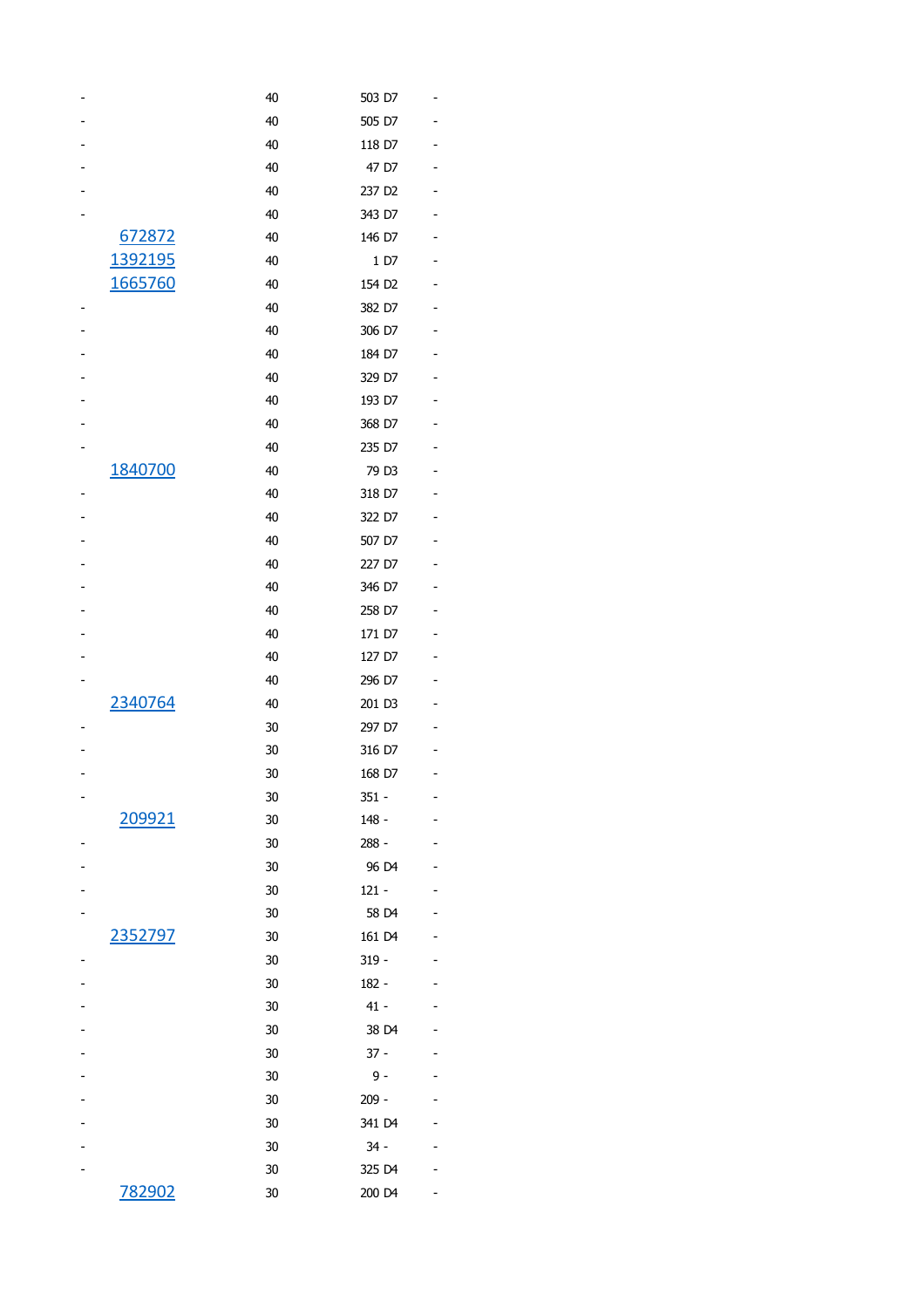| 2362550 | 30 | 93 -              |  |
|---------|----|-------------------|--|
|         | 30 | 285 D4            |  |
| 1722513 | 30 | $151 -$           |  |
|         | 30 | $210 -$           |  |
| 1970137 | 30 | 141 D4            |  |
|         | 30 | 511 D4            |  |
| 1408983 | 30 | 395 D4            |  |
| 1913047 | 30 | 153 D4            |  |
|         | 30 | $7 -$             |  |
|         | 30 | $302 -$           |  |
| 2395110 | 30 | $525 -$           |  |
| 2293153 | 30 | 185 D5            |  |
|         | 30 | 375 -             |  |
| 1858323 | 30 | $100 -$           |  |
| 2346936 | 30 | $177 -$           |  |
|         | 30 | 361 D5            |  |
|         | 30 | $56 -$            |  |
|         | 20 | 245 -             |  |
|         | 20 | 25 D <sub>5</sub> |  |
| 1623671 | 20 | 74 -              |  |
| 173561  | 20 | $502 -$           |  |
| 2403214 | 20 | 183 D5            |  |
|         | 20 | $114 -$           |  |
|         | 20 | 170 D5            |  |
|         | 20 | 333 -             |  |
| 1623669 | 20 | 75 D <sub>5</sub> |  |
| 2285222 | 20 | $155 -$           |  |
|         | 20 | 243 -             |  |
| 1521028 | 20 | 89 -              |  |
|         | 20 | $228 -$           |  |
| 1662722 | 20 | 360 D6            |  |
| 1531928 | 20 | $340 -$           |  |
| 1848931 | 20 | $137 -$           |  |
| 2174867 | 20 | 55 D6             |  |
|         | 20 | $54 -$            |  |
|         | 20 | $12 -$            |  |
| 2302550 | 20 | 274 D6            |  |
|         | 20 | 398 -             |  |
|         | 20 | 103 D6            |  |
| 2157964 | 20 | $273 -$           |  |
| 817543  | 20 | 529 -             |  |
|         | 20 | 194 D6            |  |
|         | 20 | 13 -              |  |
|         | 20 | 345 -             |  |
|         | 20 | 524 D7            |  |
|         | 20 | 279 -             |  |
|         | 20 | 119 -             |  |
|         | 20 | 117 D7            |  |
|         |    |                   |  |

COSTA VANESSA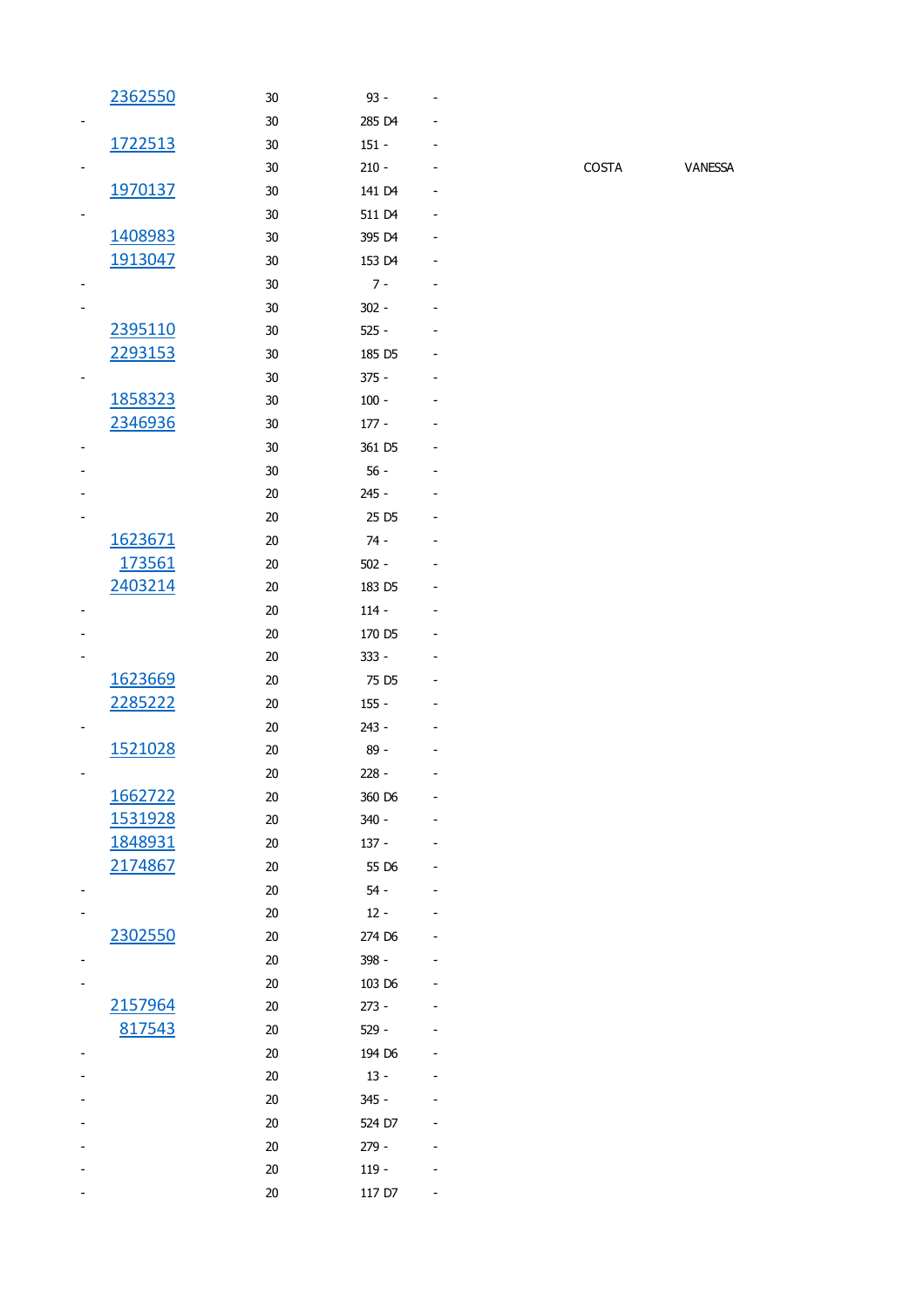| 1424294 | 20 | 374 -   |  |
|---------|----|---------|--|
|         | 20 | $72 -$  |  |
| 1665886 | 20 | 152 D7  |  |
|         | 20 | $327 -$ |  |
|         | 20 | $111 -$ |  |
|         | 20 | 198 D7  |  |
|         | 20 | 287 -   |  |
| 1719259 | 10 | 303 D7  |  |
|         | 10 | 215 D7  |  |
|         | 10 | 122 D7  |  |
|         | 10 | 123 -   |  |
|         | 10 | 330 D7  |  |
|         | 10 | 43 D7   |  |
|         | 10 | $18 -$  |  |
|         |    |         |  |
|         | 10 | $208 -$ |  |
| T315818 | 10 | 65 D7   |  |
|         | 10 | $16 -$  |  |
|         | 10 | $40 -$  |  |
|         | 10 | $120 -$ |  |
| 1882921 | 10 | 389 -   |  |
|         | 10 | 108 -   |  |
|         | 10 | $110 -$ |  |
| 2009059 | 10 | $363 -$ |  |
|         | 10 | $11 -$  |  |
|         | 10 | 130 -   |  |
|         | 10 | $32 -$  |  |
|         | 10 | $61 -$  |  |
|         | 10 | $31 -$  |  |
|         | 10 | $81 -$  |  |
|         | 10 | $510 -$ |  |
|         | 10 | $270 -$ |  |
|         | 10 | $14 -$  |  |
|         | 10 | $259 -$ |  |
|         | 10 | $244 -$ |  |
|         | 10 | 190 -   |  |
| 2052949 | 10 | $107 -$ |  |
|         | 10 | 109 -   |  |
|         | 10 | $53 -$  |  |
|         | 10 | $214 -$ |  |
|         | 10 | $15 -$  |  |
|         | 10 | 186 -   |  |
|         | 10 | 268 -   |  |
|         | 10 | $519 -$ |  |
|         | 10 | $27 -$  |  |
|         | 10 | $28 -$  |  |
|         | 10 | 131 -   |  |
|         | 10 | 73 -    |  |
|         | 10 | $512 -$ |  |
|         |    |         |  |